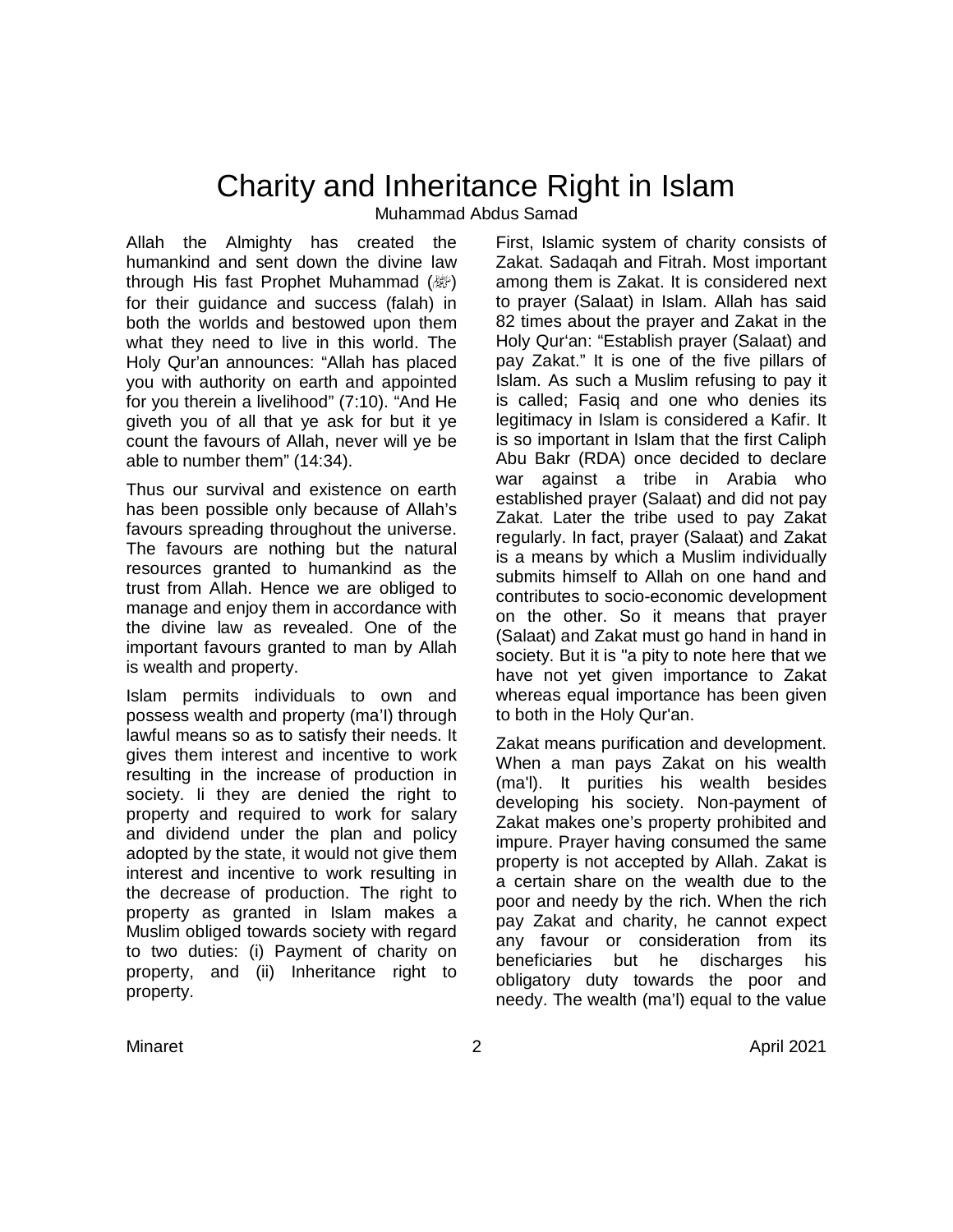of 7.5 tola gold or 52.5 tola silver is called Nisab (the qualifying limit) and a Muslim possessing the same quantity of wealth (after deduction of cost of production) at the end of a financial year is considered a rich and solvent person (Sahib-e-Nisab) in Islam. And, he is obligated to pay Zakat on his wealth at the rate of 2.5 per cent of surplus wealth.

Apart from Zakat, a Muslim is also required to pay voluntarily other charities such as Sadaqah, Fitrah etc. The Holy Qur'an states: "Allah will deprive usury of all blessings but will give increase for the deeds of charity" (2:276). "Whatever you give in charity seeking Allah's pleasure, it is these who will get a recompense multiplied"(30:39). "By no means shall you attain righteousness till you voluntarily spend what you love" (3:92). Besides the Prophet (變) has also encouraged the charity as saying: "*The generous one is near to Allah, near to Paradise, near to the people, and far from the Hellfire. The miserly one is far from Allah, far from Paradise, far from the people, and near to the Hellfire*." (Tirmizi). The charity should be given on the wealth earned lawfully; otherwise that wilt not accepted by Allah. Allah does not blot out evil with evil but evil with good." Besides the ever-recurring charity known as Sadaqah-e-Jariyah is also highly encouraged in Islam as it yields the blessing for a man even after his death.

How to procure and distribute the charity meant for the poor and needy aims to provide social security in society. In order to attain the objective, the charity is to be procured and distributed through a Trust known as Baitul Ma'l to be constituted by some Muslims as the Prophet (@) and his Companions did. Generally the Islamic

state is responsible to constitute and manage the Baitul Ma'ls part of its economic affairs. But where Muslims from minority, they would lead an "organized life" (Jamaal) and constitute and manage Baitul Ma'l for collection and distribution of charity and thus try to develop their socioeconomic condition.

The Baitul Ma'l Trust will at first take up a survey on the economic condition of Muslims living under its jurisdiction and prepare two lists:

- i) Rich and solvent-Muslims and
- ii) Poor and needy Muslims.

Thereafter, the Trust will procure Zakat and other charities from the rich and solvent Muslims and subsequently distribute them to the poor and needy with a view to getting them economically established. The process should continue as a regular activity of the Trust. The Trust should note that the basic aim of charity distribution is to get the poor and needy economically established and thereby bringing about a change of socio-economic condition in society.

Secondly, the inheritance law in Islam (llmul Faraiz) is laid down in the Holy Qur'an granting the right to heirs and sharers, both male and female, to inherit the property left by their parents and other relatives. The law equally applies to all Muslims whether he is king or subject, rich or poor resulting in the distribution of one's property in society. The Holy Qur'an states: "And unto each I (Allah) have appointed sharers and heirs to property left by parents and relatives" (4:33). For details we may refer to the Qur'anic verses 4:11-12, 176. Besides, Islam has also encouraged a Muslim to bequeath his one-third property

Minaret 3 April 2021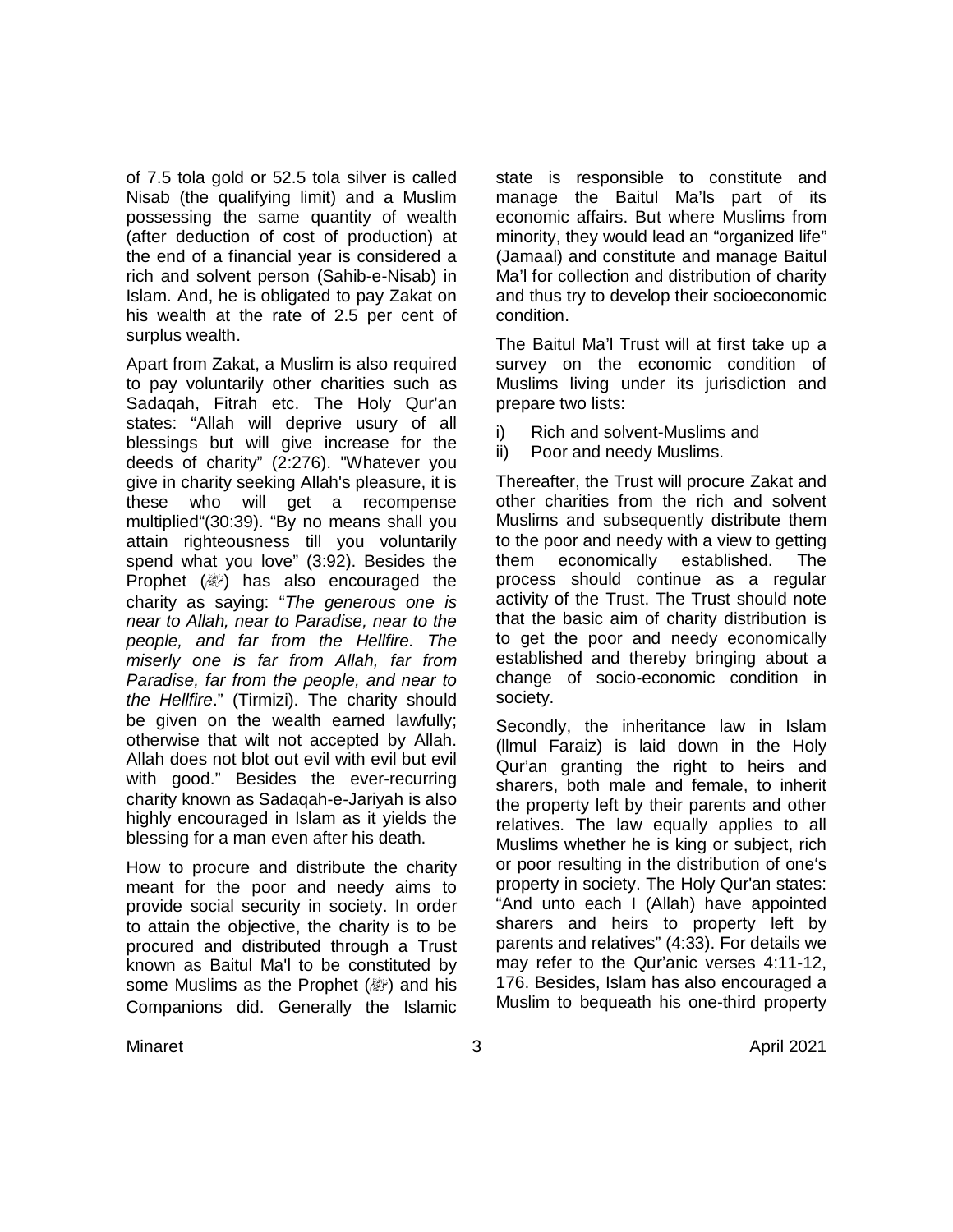for various welfare activities such as maintenance of orphans, the weak and destitute, etc. To deprive the heir and relatives of their due shares is a great sin. The Holy Qur'an states: "Those who devour the wealth of orphans wrongfully, they do but swallow fire unto their belies" (4:10). "And who so disobeyth Allah and His prophets and transgresseth His limits (regarding distribution of property), He will make them enter the fire" (4:14). Conversely the Prophet  $(\mathbb{R})$  has also warned us: "If a man and his wile establish lbadah for sixty years but bequeath their property unlawfully before death depriving their heirs and relatives, they will certainly enter the fire" (Tirmizi). "Allah will keep the Paradise far off from a person who deprives the heirs and relatives of the property" (lbn-e-Maja). So Islamic state or Muslim society, as the case may be, should essentially be aware of inheritance right to property as laid down in Islamic law.

Thus it appears that Islam permits a man to acquire wealth and property so as to meet his needs provided he pays Zakat and other charities on them regularly and allows his heirs and relatives to share in his wealth and property as per Shari,ah. It helps to increase production due to his individual right and interest to property and

work on one hand to abolish the concentration of wealth in a few hands on the other.

However socio-economic development through the proper distribution of charity and wealth and property as-directed in Islamic law will be possible only when Muslims lead an organized tile (Jamaat) having selected a competent Ameer (leader) from among themselves. Caliph Umar (RDA), having stressed on the need of Jamaal and Ameer said: "There is no Islam without Jamaat and no Jamaat without an Ameer and the Ameer has no meaning without obedience." The Ameer in consultation with Shura constituted by some Muslims elected will manage the Muslim society and solve all its social problems including Islamic charity and inheritance right to property according to Shari'ah. The people must obey and abide by what decisions he takes. The Holy Qur'an states: O believers! Obey Allah and His Prophet and those of you who is in the authority i.e., Ameer (4:59).

We should discuss the importance of Islamic charity and inheritance right to property as social security technique while taking up study and research work on Islamic economics.

#### \_\_\_\_\_\_\_\_\_\_\_\_\_\_\_\_\_\_\_\_\_\_\_\_\_\_\_\_\_\_\_\_\_\_\_\_\_\_\_\_\_\_\_\_\_\_\_\_\_\_\_\_\_\_\_\_\_\_\_\_\_\_\_\_\_\_\_\_\_\_\_\_\_ (Continued from page #. 14)

Islamic economy is like a double-edged sword. It cuts the roots of accumulated wealth which is poisonous and curbs unnecessary spending which breeds danger within it. Extravagance and luxury are strictly forbidden in Islam. Islam has set the rules of income and expenditure side by side. It has put everything under check

and balance. Neither do the poor fade away there, nor can the rich swell much. These are the principles of the balanced economy of Islam which "aims at a world that is morally clean, socially just, economically productive and aesthetically symmetrical."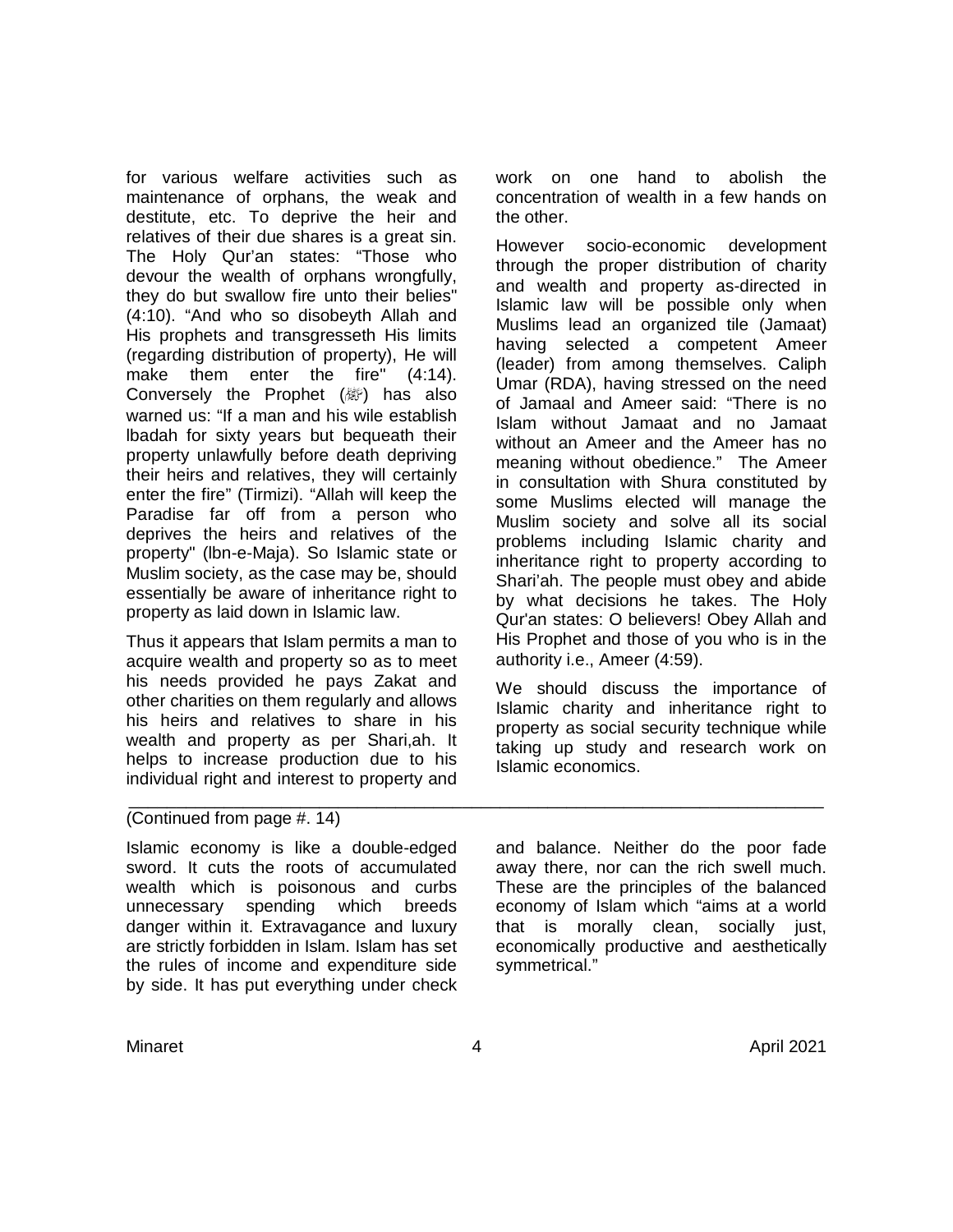# Spiritual Benefits of "Siyam" - Fasting Dr. Ebrahim Kazim

Fasting is an institution for the improvement of the moral and spiritual character of man. The purpose of the fast is to help develop self-restraint, selfpurification, God-consciousness (Taqwa), compassion, the spirit of caring and sharing, to love humanity and to love Allah. As soon as the fasting programme is over, some Muslims throw to the wind whatever good and hard-earned qualities they mighty have gained as a result of that exercise, and sooner or later return to their vicious habits and practices of their pre-Ramadan days, be they of thoughts, words or deeds. Ramadan is not meant to be a 30 – day fast ending on Eid with a feast to beat all feasts. Some of the greatest achievements in Islam were made during Ramadan, e.g. the Battle of Badr.

In Islam, fasting is obligatory in the lunar month of Ramadan, a lunar month being 29.53 days during which there is complete abstinence from food, drink, smoke, marital relationship, and any evil thought, word or deed.

Ramadan is derived from (رمض (Ramd, which means "to burn away". In this month, all sins are burnt away and annulled. In tact, this is the month in which Allah grants amnesty to all. the believers, to all fasting Muslim men and women. (33:35). But for us to be eligible for that mercy and that forgiveness, we must also look upon our fellow human beings and show them forgiveness and compassion. Prophet Muhammad ( ), said: "Allah will not be merciful to those who are not merciful to mankind".

The month of Ramadan suffuses the whole environment with a spirit of righteousness, virtue and piety. The Prophet  $(\mathbb{Z})$  used to become unusually kind and generous during Ramadan. No beggar in this month left empty-handed from his door and as many slaves as possible were set tree. Prophet Muhammad (ﷺ) defined the good and felicitous man as one whose career adds to the total value of the universe and who leaves the world a better place than in which he was born. The only permanent thing in this word is change.

Fasting has been prescribed by Allah as a form of worship, and also as a training period to develop Taqwa and piety, as well as to show gratitude for the great favour of the Revelation of the Holy Qur'an during Ramadan in Lailatul Qadr. And the best way to show gratitude for a favour is to fulfill His Commandments (2:183-185)

Fasting is the most rigorous of all spiritual disciplines imposed on every adult Muslim man and woman. Fasting frees oneself from egoism, replacing it with an indescribable peace within the person which makes the person accept human differences. The aim of the spiritual exercise is to enable man to achieve proximity to Allah and obtain His pleasure. The Holy Qur'an, says in (2: 181)

"O you who believe, fasting is prescribed for you as it was prescribed tor those before you so that you may guard against evil." This is also translated by others as "... you may learn self-restraint" or "... you may develop Taqwa (God-consciousness)"

Note the word "may". There is NO

Minaret 5 April 2021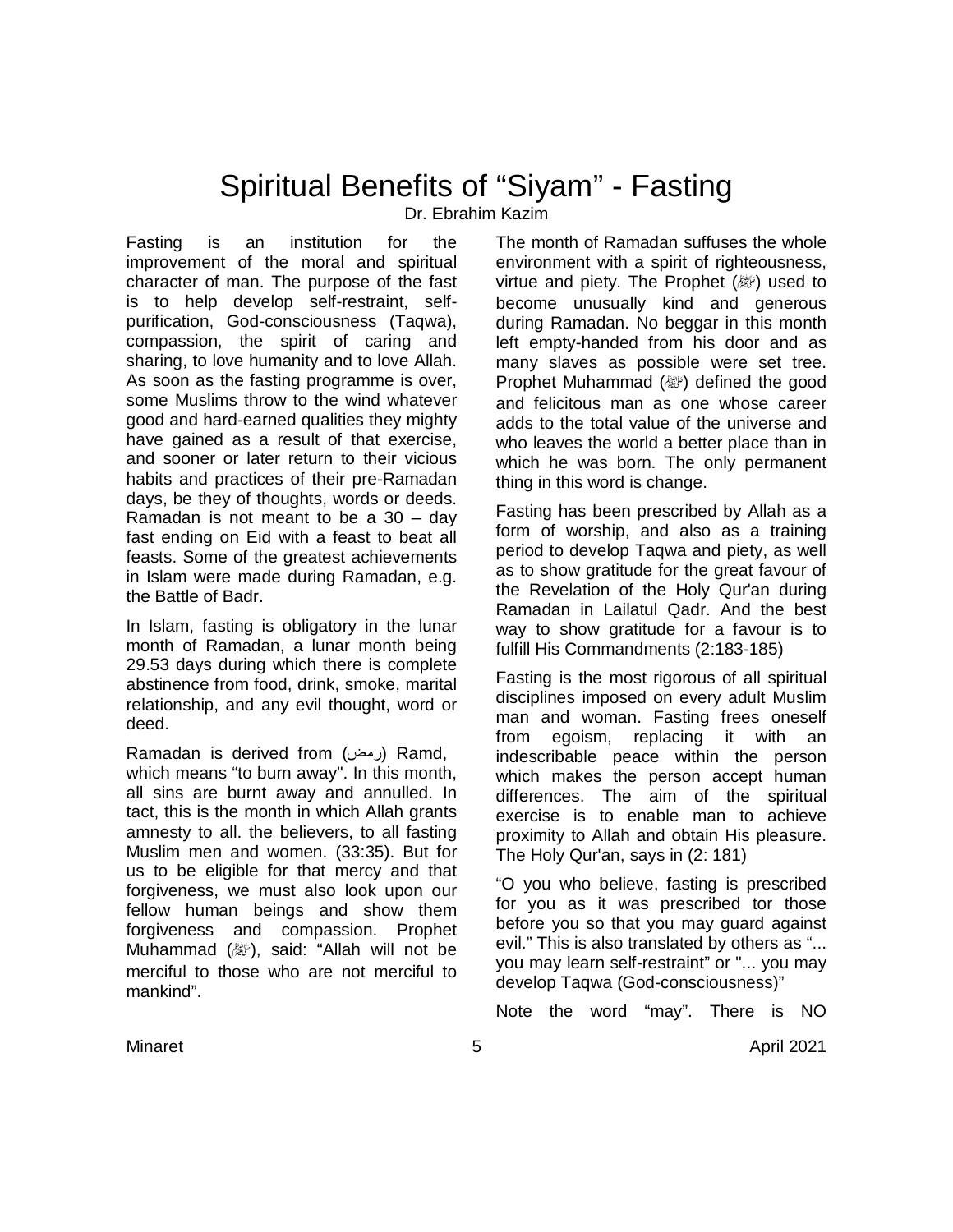guarantee that a fasting person would definitely develop God-consciousness and piety or enough will-power that he could guard against evil. In fact, the fasting person cannot develop Taqwa it he continues to backbite, slander, tell lies, harm others, deceive people and show malice, anger and hatred towards fellow beings. It is easy for any belittler, slanderer, tyrant or businessman who gives short measure or a miser who does not disburse Zakat money which in reality does not belong to him but belongs to the poor and the destitute, to starve himself for the day. How can such a person develop Godconsciousness and divine qualities? Such persons, besides committing sins of commission and omission may be wasting their time by fasting. Shall we spend a month every year in which we starve and become thirsty, fast and eat, white our condition does not change? Our rich will remain rich and our poor will remain poor. Prophet Muhammad (, warned that poverty may lead to unbelief. This is why a person who steals food while facing starvation is not to be punished according to the Shari'ah.

Please note that Allah says that fasting has been prescribed tor you. It is a divine prescription which is different to a medical doctor's prescription. If a person fasts for temporal motives only e.g. slimming according to a doctor's prescription, he will be far from performing his religious duty or achieving nearness to Allan or obtaining His pleasure. Besides hunger, thirst and carnal desires, we must be in full control of the tongue, of the mind and of the rest of the body. Hence, Muslims call Ramadan a blessed month, a month of compassion and mercy, a month of sell-purification and re-dedication, a month of commiseration with the poor and the hungry, the majority of mankind. It is a unique month of selfanalysis, of taking stock of one's moral and spiritual assets and liabilities and of examining critically one's spiritual portrait.

Fasting is a duty and an 'Ibadah (worship) which is free from hypocrisy and show. Fasting, unlike prayers, Zakat and Hajj, is strictly private since no one can know about it unless the fasting person mentions it. The mere fact that fasting has been made compulsory in Islam, goes to show that it must be having multiple and colossal benefits to the body and to the soul, both in this life and in the Hereafter. Allah says (2:t84): "it is better for you to fast, it you only knew".

Why is it that we fast in the daytime and not, for our own convenience, at night? This is because the human personality ONLY develops when a person is exposed to maximum social conditions. Hence, Islam puts stress on family life and community life, a community called the Muslim Ummah. Islam does not advocate monasticism i.e. to become a monk, or leave the family and retire in a desert with all the solitude and the solitary confinement. Islam does not advocate running away from society and committing suicide.

Fasting is an institution by which an individual and by extension a community, may benefit physically and morally. The Islamic fast strengthens the disposition of the individual to obedience to laws and respect for social order. Islam lays stress on submission to Allah and consequently, lays stress on submission to authority beginning with example in the home.

Ramadan is considered to be the most holy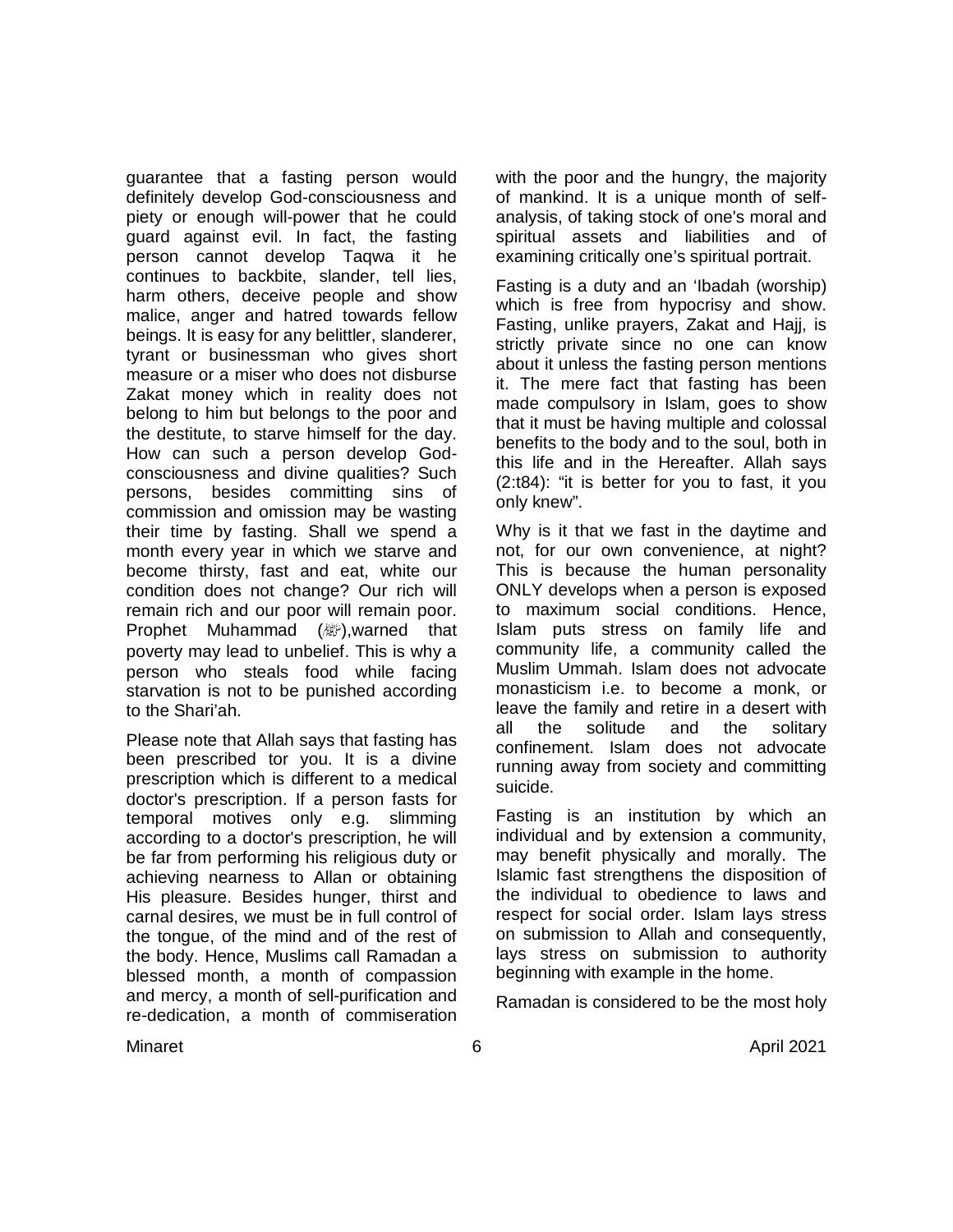month for all Muslims. During this month during a night called Lailatul Qadr, the Holy Qur'an was revealed to Prophet Muhammad (, ). The spiritual exaltation that takes place, whether the fasting person is alone or in congregation, gives him that sensation of nearness to Allah, that feeling of close attachment to the Almighty. On such occasions, the realization takes place that every man has a better man within himself and he becomes conscious of a higher life, a life different to eating and drinking, a life called the spiritual life, where the person can easily overcome any new temptation that he encounters in his everyday life.

During this month each year, we celebrate the most important anniversary to mankind, viz, the Revelation of the Holy Qur'an in Lailatul Oadr, the night of Power and Glory, which is equal to 1000 months or more than 83 years. If Prophet Muhammad (&), had laboured for over 83 years without having received the revelations of the Holy Qur'an he could not have achieved the desired result. The Holy Quran leads us into the Straight Path and guides mankind from ignorance to knowledge. Allah's blessings are showered down in this night through the angels. What should we ask Allah on this night of Lailatul Qadr? This was the question asked by 'Ayesha (RDA) and Prophet Muhammad ( ), replied: "Say. 'Oh Allah. You are the Most Forgiving and the Most Merciful. You love to forgive. So forgive my errors and sins'."

(Courtesy: "Qur'anul Huda")

#### (Continued from page #. 21)

What a great calamity it would be!

Islam intends to form a community, fraternal, love-bound, and cooperating in order to put justice and righteousness to effect; a community in which everyone is contented with what he got, hopeful about what he has not yet attained to; not going to extremes in seeking a worldly end; not deviating from the straight path; spending of his wealth and energy for the sake of his brethren, consoling them heartily in whatever misfortune they meet, sharing with them their hardships and joys. We mean the kind of community typified by the following verse of the Qur'an:

"Verily, Allah bids you to do justice and benevolence and fulfill the needs of

relations, and forbids indecent and disapproved acts and transgressions." (16:90)

The rule of conduct of this community is:

لا یُؤْمِنُ أَ حَدُكُمْ حَتَّى یُحِبَّ لأ َخِیهِ مَا یُحِبُّ لِنَفْسِهِ

"None of you is a true believer unless he likes for his brother what he likes for himself." (Bukhari, Book of Faith [Eman])

In short, materialism dominates this modern civilization and objects of sense surround it and unseemly desires confine it. Lusts have enslaved it so that it is almost imprisoned by what man can perceive by physical senses, what he can take pleasure in, and what he blindly desires and earns. What a sad spectacle!

Minaret 7 April 2021

\_\_\_\_\_\_\_\_\_\_\_\_\_\_\_\_\_\_\_\_\_\_\_\_\_\_\_\_\_\_\_\_\_\_\_\_\_\_\_\_\_\_\_\_\_\_\_\_\_\_\_\_\_\_\_\_\_\_\_\_\_\_\_\_\_\_\_\_\_\_\_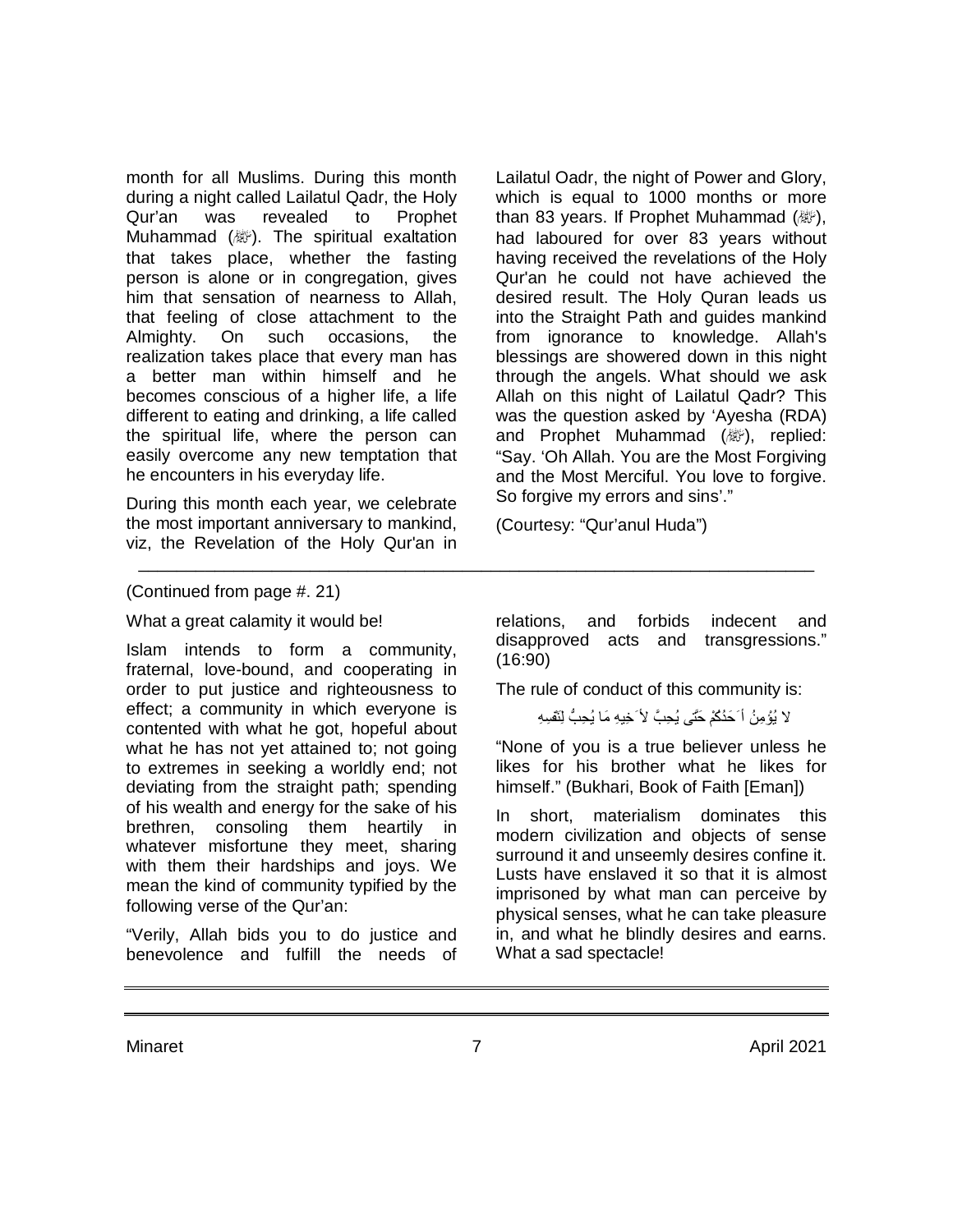# Sufism As A Way Of Life Dr. S. Vahidudin

"Withersover ye turn, Allah faces you" (The Qur'an). "In the name of One Who has no name. Call Him with any name you will, He will answer." (Sa'di).

Religion cannot be considered in isolation from the mystical experience that makes it possible. On the basis of this authentic experience it grows and, blending in the course of history with experiences of beauty and the moral good, it absorbs in its life heterogeneous moments. Hence no wonder that religion is sometimes reduced into a contemplation akin to that of art or into a consciousness of obligations and imperatives which is characteristic of morality. It is even asserted that religion is knowledge; for some, the knowledge of the highest order, a super–conceptual knowledge; for others, an incipient knowledge which is pre-logical and preconceptual. But it is forgotten that religion has its own field of experience. It is unique and autonomous. No doubt, experiences of values in our everyday life do not stand isolated. The experience of beauty may have a religious accent and the experience of holiness may have an aesthetic note. But religion has a colouring or a nuance which is all its own. And the peculiar nuance which makes religion what it is may be called mystical and by mysticism we mean not so much a doctrine but the peculiarity of an experience. But when this mystical element which is an a priori foundation and the sine qua non of all religious consciousness asserts in history, dictates the pattern of social life and moulds political ideology, it is apt to lose itself in the humdrum of everyday routine

and is prone to transform itself into formal code of moral conduct leading ultimately to wholesale regimentation of life. But the experience which made possible the great religions of history has not yet exhausted itself. It lives in the saints and seers who have inherited the experience of the source, who hold aloft the light and communicate it to others who follow them in the wake of history.

Now we can understand Sufism as a movement that has sustained a contact with the original experiences of the Prophet and has prevented religion from becoming only a secular culture without any relation to the metaphysical basis of its life. Islam was not possible without the experiences of the Prophet and these experiences, like all true religious experiences, were not foreseen but came with a shock and a surprise. It took time for the Prophet to recover from the initial shock and understand fully the implications of what he was passing through. The Qur'anic revelation is just the outward manifestation of the Prophet's experience of an 'encounter' with God, of the spirit of God coming upon him and inspiring him with a message. If we study the Qur'anic situations with their shifting accents and varying notes we will find them strikingly rich in mystical moments.

The original pledge of the soul in God's presence, the vision of God as the 'light' of the heavens and the earth, the experience of a 'Journey' through sensible and extrasensible realms of being, the apprehension of Man as One in whom God has breathed of His own breath are some of the mystic

Minaret 8 April 2021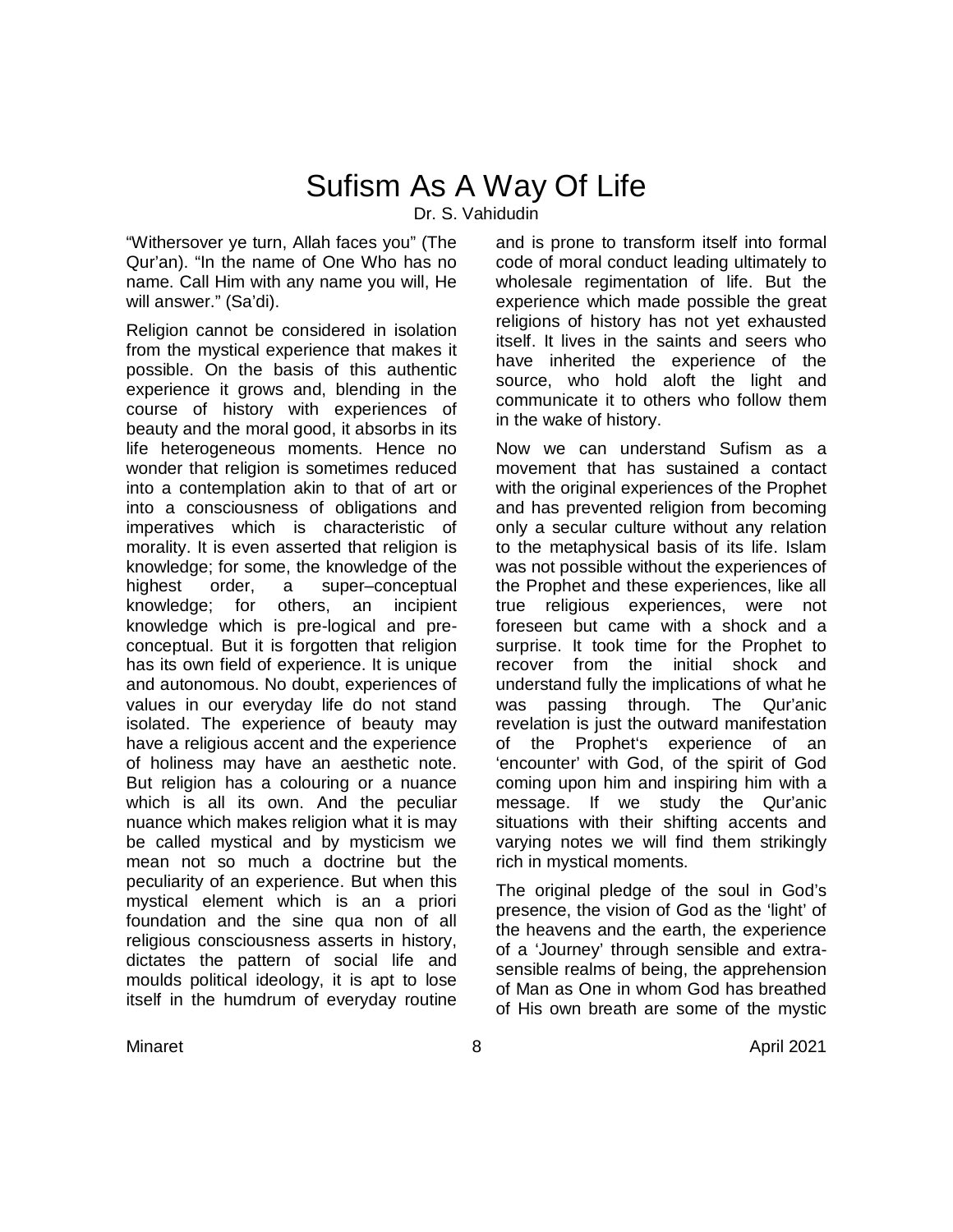strains in the Qur'an that have gone to the making of Sufism. It has been hotly debated how far Sufism is Islamic in character and how far an alien content has been imported from without into an Islamic context. But a little reflection shows unmistakably that Islam has been subject to the working of the same forces as other great religions of history. When a religion gains in worldly culture it is in danger of losing it as a religion. Materialism, which is supposed to be the antithesis of religion, establishes itself within the hallowed precincts of religion, forces it to shift its accents, from the perennial values to the vagaries of day-to-day existence and becomes a centre of political intrigues and an outlet for suppressed passions. It is here that Sufism raises its voice and reminds religion of what it is as the loving consciousness of God's abiding presence.

Sufism may be assessed in its dual aspect, as a doctrine and as a way of life. As a doctrine it is only a variety of Kalam. But Sufism is essentially a way of life and has felt more at home in the realm of art and poetry than in scholastic disputations about the immanence and the transcendence of God or about the freedom and determinism of man. Even its disputes about Wahdat alwujud and Walidat al-shuhud are intelligible only when they are referred back to genuine experience and without any access to them it is difficult to see what it is all about. Imam Al-Ghazzali (R.A.) was sober enough to eschew all forms of jejune speculation and to assert unmistakably that Sufi experience is one thing and its interpretation in language of reason is another. The interpretation is of course determined by historical factors, by the milieu of the mystic and by the spirit of the times. His experience has not only that tone of intimacy and ultimacy which Webb thought characteristic of religious experience but also that feeling of uncanny otherness which is called by R. Otto the numinous element par excellence.

Sufism is then more a way of life based on authentic and genuine experience than a doctrine about the nature of reality or an eschatology which appeals more to imagination than to reason or a kind of metatheology which argues out about the relation of the one and the many and essays to solve the enigma of creation. It attempts to sustain a rapport with the prophetic experience and borrows its light from the prophetic illumination for, as al-Ghazzali categorically asserts, beside the light of the prophetic revelation there is no other light on earth which can impart illumination.

Modern existentialists, especially Martin Heidegger, complain of the fact that in our days man has become "One' (Man), an impersonal someone and has lost the authenticity of his being. This socialization and depersonalization of man at the expense of his 'truth' is really the bane of modern times. But unfortunately for the existentialist, Man is a captive of time. Being for him means being in time, being here and now, anxious and care-worn. He cannot see beyond now, beyond the moment. But it is characteristic of the Sufi consciousness that it cannot only go beyond time to the supreme Oneness (ahdiyat) that brooks no duality but sees also time in all its fullness. The Sufi experience is dialectical in its swing from one extreme to the other, from the elation which comes of fulfillment in love to the anguish which is born of frustration. This dialectical moment is at work in the mystic

Minaret 9 April 2021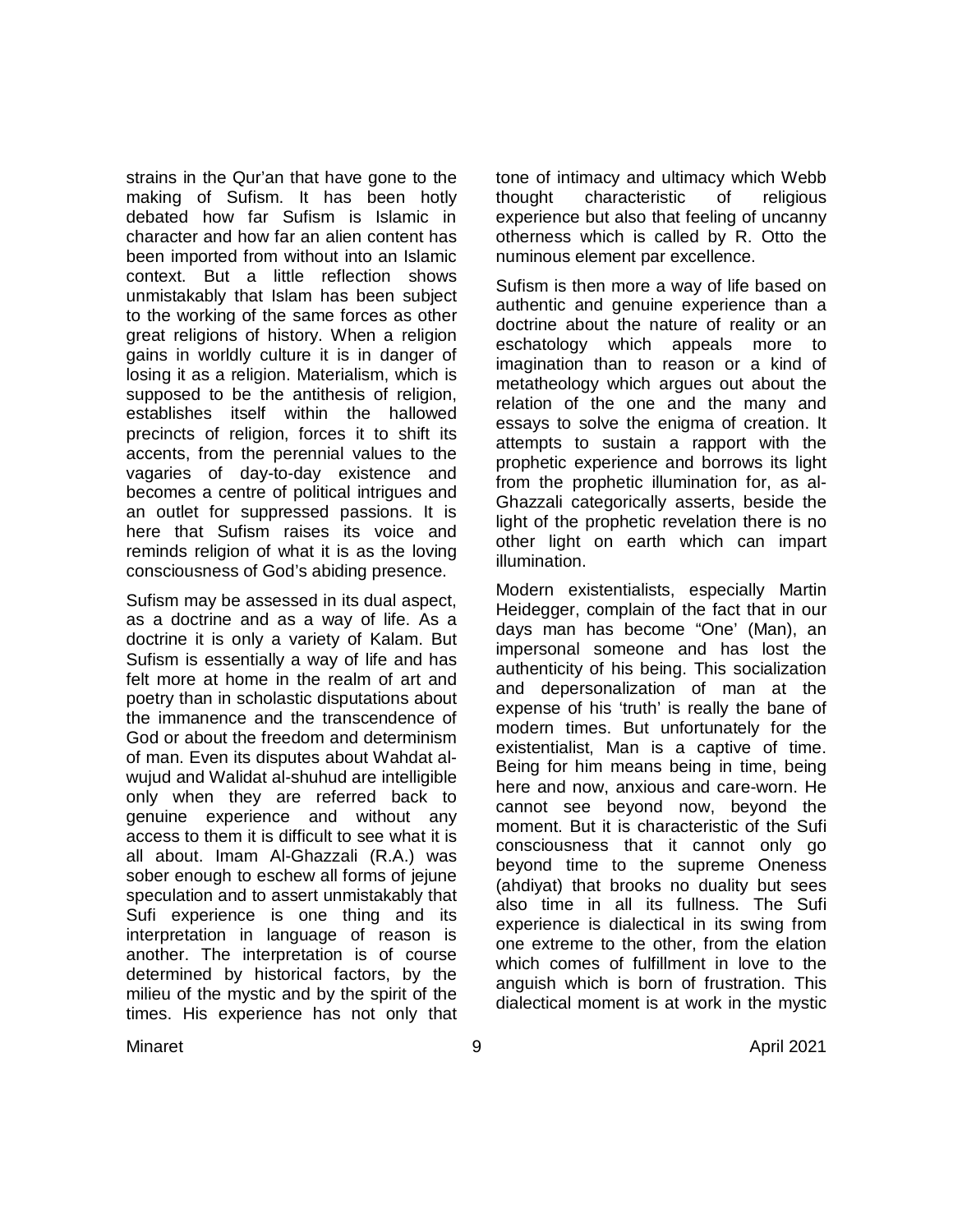poetry of Jalaluddin Rumi or of Hafiz of Shiraz. The great Mathnavi of Rumi begins with a tale of woe. But Rumi, as Hegel observes in his Encyclopedia of Philosophic Sciences, aims at higher, at the unity of the Soul with the External One. This unity which is characterized as love stands above the externality and the transitoriness of the empirical and the natural. Likewise, Hafiz is carried by the vision of all-embracing unity and he sees in the wine-cup the reflection of the cupbearer. But this feeling of intimacy and Oneness soon gives way to a consciousness of distance and the anguish of separation. But through all the stations of its life Sufism retains a constant reference to a divine presence that steals through our life and the wayfarer on the Sufi path is moved by a transcendental 'elan'. Says the Qur'an: "When the two seek counsels in secret I am the third, when they are three, I am the fourth, when they are four, I am the fifth." And again: "He is with you, wherever ye may be." When the Sufi thus consciously lives in God's presence he

curses not God's creation, bears ill-will against none, grumbles not at the course of events in Time and allows the Divine Providence to work in him with goodwill. The great saint Shaikh Abd al-Qader Jilani (R.A.) instructs us to pray God for aught else but to reconcile us with His providential decrees. They who are thus reconciled and tuned-in with His will are, to quote Shaikh Abd al-Qader, (R.A.) like the People of the Cave whom God moves now in one direction, now in another, and who once they have attained to such close proximity now see with His eyes and hear with His ears. When man is thus lost in God and moves in Him, he is unaffected by the march of years and death passes him by.

Sufism then awakens religion to its own essentials and by establishing a rapport with the experience that has made Islam possible it purifies from within, reminds us of the unbroken continuity of religious experience down the ages and works for a view that sees the life of every moment quickened with life divine.

# **JUST PRINTED AND AVAILABLE WOMEN AND THEIR STATUS IN ISLAM**

*By: Maulana Shah Muhammad Abdul Aleem Siddiqui Al-Qadri (R.A.).*

Price: Pak. Rs. 60/=

Published by **World Federation of Islamic Missions, Karachi**.

Please Contact: **ISLAMIC CENTRE,**

Block – B, North Nazimabad, Karachi – 74700. (PAKISTAN) PHONE: 021-36644156

Minaret 10 April 2021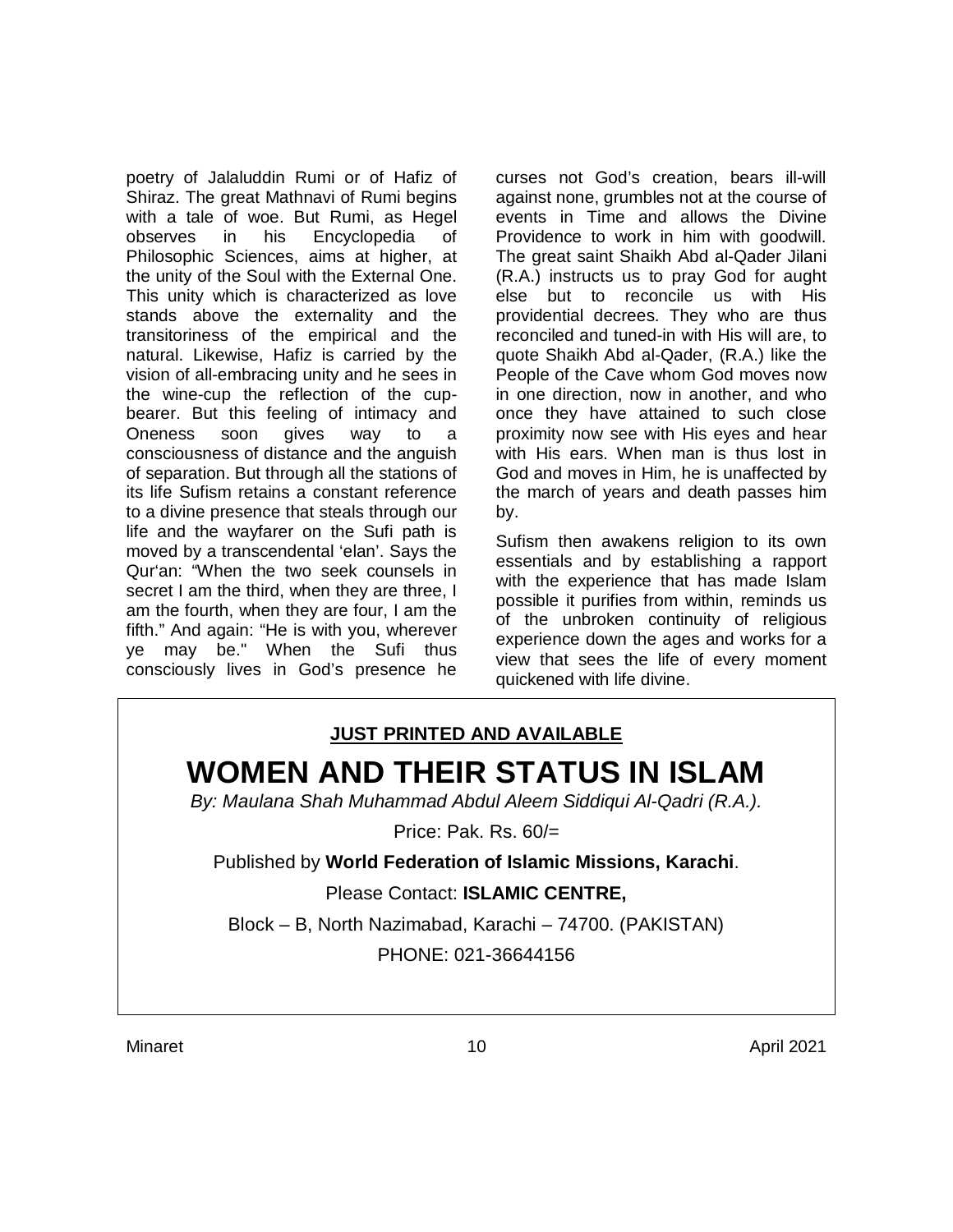# Balanced Economy of Islam A. K. Abdul Mannan

We are passing through the days of great conflicts of different ideologies. This is apparent in every field. When we look to the politics of today we find our world divided into two blocs—Anglo–American and Soviet. Each has got its own ideology. So is the case with economic thought and practice of our time. Main among them are Capitalism and Socialism. Each of them follows a different course. Their advocates claim their completeness and success. But the truth is otherwise. None has been able to solve the manifold economic problems of ours. The hopes of their advocates are going to be shattered into pieces. What is the cause thereof? How should we solve the problem? Is it that both of them go to the extreme and bring their failure? Yes, it is so and the salvation lies in a balanced economy. Now, what is that balanced economy?

Islam delved deep into the problem. Its economy is a balanced one. Its doctrine is sublime and glorious. It has solved many problems of humanity and has passed through the phases of trial and test. The economy which Islam advocates does neither jeopardize the sources of income of the individual nor is thereby one section enslaved by the other. Communism or Socialism destroys the family and crushes the individual liberty. The sources of the individual income are jeopardized there. Individual enthusiasm and enterprise are wiped out. Man is turned into a complete machine. His case is more discouraging under Capitalism. There, one section is enslaved by the other. The Capitalists concentrate wealth. The other section is

deprived and put under the shackles of poverty. So are the two ideologies. This is Why one of the great leaders of our time sounded a caution against them. It is Mr. Churchill who says, "Capitalism is unequal sharing of blessings. Socialism is the unequal sharing of the misery. Let us have a system which ensures the greatest good of the greatest number." This is what Islam advocates.

The Muslims are called in the Qur'an the "Nation of the Middle Path" that chooses the "Golden Mean." They have their own way. They are not to cast their lot with any of the conflicting ideologies. In the field of economy they have got their distinctive mode of life. Islam has synthesized both the ideologies without the evils of either. It steers clear the difficulties of both and combines the good points of either. Its principles of economic organization and reorientation of human problems can stand the test of any time and place. Addressed to humanity at large as they are, they offer the best solution.

Like Communism, Islam aims at establishing a universal brotherhood based on equality and justice. But there is difference between the two. Islam, unlike Communism, does not take recourse to brutal force in effecting the revolution and bringing worldwide fraternity, equality, peace and justice. Islam brings revolution first within the heart and soul of man. For the social justice, it rouses the voluntary desire and fellow-feeling within the heart of man. Its most effective mundane weapon is the system of finance. Tinged with the religious colour as it is, it can become the

Minaret 11 April 2021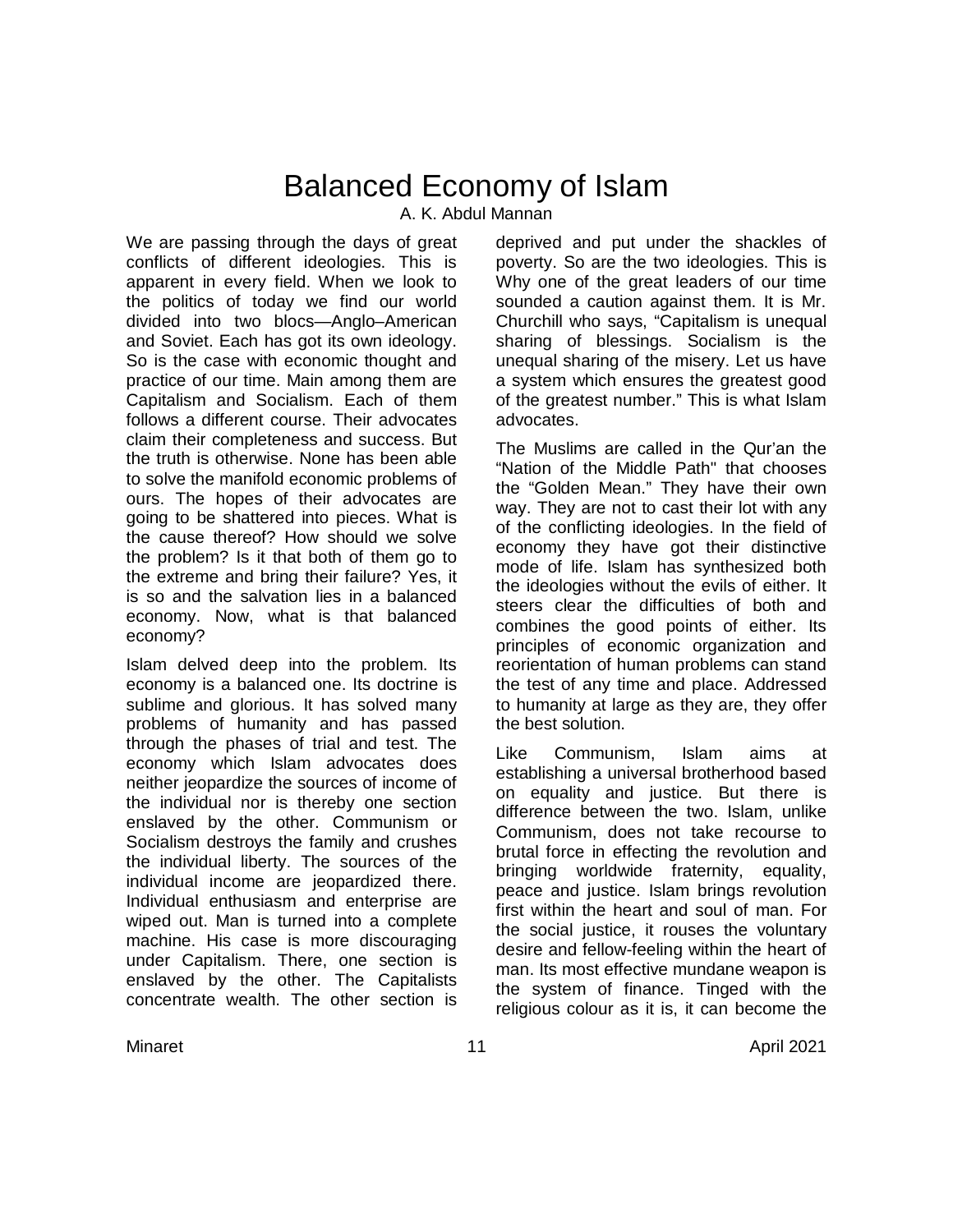most successful leveler. The system of taxation, which Islam advocates, is free from many defects of the man-devised taxes. There is no alloy of ill-will and vindictiveness. Where the modern taxes fail there it is crowned with success. The spiritual character which adorns the finance in Islam makes it admissible to every nook and corner of the idle wealth of the nation. Distribution of wealth becomes easy. Poverty can be exterminated without difficulties. The latter is another aim of Islam. Here again we find a parallel between Islam and Communism. But, again, the methods of realization are poles apart, though the end is the same. Communism proposes to attain the end by the dictatorship of the proletariat. Thus it exalts the interest of one class and summarily eliminates that of the other. Islam wants to remove social barriers, no doubt, but it does not recognize brutal force as a weapon. It whips the idle wealth into action through its taxation. It is the vital force against hoarding and the most effective weapon in action. Hoarding and profiteering are the enemies of Islam and they find no place there. No process of exploitation can stand before the mighty force of Islamic finance.

Communism recognizes no private property. But it is different with Islam. Here private property finds a sanction and is tolerated with the tinge of moderation. It cannot become harmful there. For Islam encourages the institution of private property with some refining institution of taxation. The healthy doses of Zakat and Sadaqat cure private property of all its evils.

In fact, the institution of private property cannot be kept aside from human society.

It is based on the very nature of human beings. Men are gifted by the Creator with a variety of talents. Differences in the social status of men are inevitable. Rich and poor must be present there. But without any restriction there would be an ever-widening gap between the two. Islam does not ignore the phenomenon. It admits of private property, but its accumulation in the hands of the few is effectively checked. Besides taxation, Islam drives a moral and spiritual bias against wealth into the heart of every Muslim. To bring a perfect balance in the society, Islam withdraws its sanction from private property when it is not maintained with the performance of obligations. And when they are performed and strictly followed, private property becomes a boon for the society instead of evils. It is preeminently established that Zakat, the corner-stone of Islamic finance, purges private property of all its evils for the society. So, Islam sanctions private property so long as it does no harm in the society. It curbs wealth as tyrannical. Or, to speak in the terms of Ruskin, Islam abhors "Wealth Reflective" and sanctions "Wealth Radiant." The first results in hoarding and the second radiates and flows to the places where it is needed most.

Private property is both good and bad. Islam takes it to be good so far as it promotes efficiency and enterprise. It is bad from the point of view of Capitalism and exploitation. So private property should be retained as well as abolished. How can this be done? This can be done by conceiving it to be mine and not mine in the same breath. Though it is contradictory, Islam has solved it by giving the concept of private property two different groundings. In the first place it gives the grounding of facts and actuality. In the second place, that of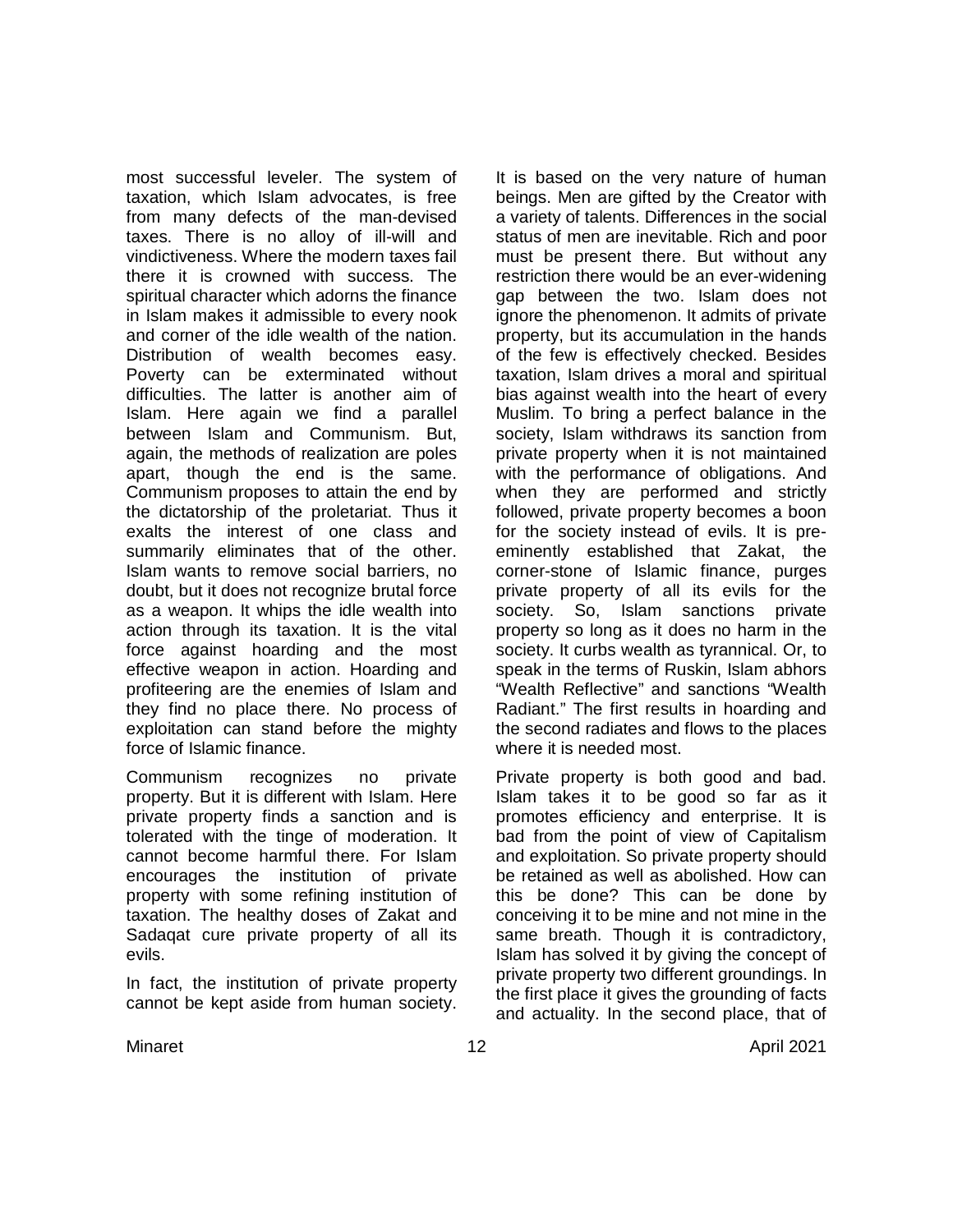reason and ideality. So it takes property to be mine as in reality it is my own possession. Consequently I, cannot but take interest in it. But rationally and ideally it does not belong to me. I am only a trustee and the property belongs to God. The Qur'an declares it clearly that all that is within the Earth and the Heaven belongs to Him. So I should not have any objection to use it as it is desired by God Almighty.

Again, private property and social welfare are vitally interrelated. Only the two should be maintained in a perfect state of harmony. The individual who is engaged in an independent economic activity finds a great incentive in every increase in his income. This encourages him to improve his efficiency and invest more and more. With increasing investments there will be more employment on the one side and the increase of national wealth on the other. With the increasing returns a man becomes more subject to Zakat and other taxation, and more wealth evaporates from his purse for the social relief so as to increase the efficiency of many in society. Thus, private enterprise is not a taboo under Islamic economic system. It is only when it assumes a dangerous role and stands as a handicap against livelihood of others that Islam disfavours it completely. Private property together with the increased efficiency and enterprise, which it results in, on the one hand, and no opportunity for exploitation on the other, caters for a balanced economy in the Islamic society. Increase in the individual wealth means increased obligations to society. When there is lack of the observance of those obligations and duties, Islam draws a line there and then and any transgression of this limit comes under the Qur'anic prohibitions. Islam condemns profiteering

proclivities and unsocial accumulation of wealth. Profiteering indeed has become a great curse for our national life. The blackmarketers are amassing much wealth through evil means. Had the society been alert of the principles of Islam, there could have been lesser and lesser exploitations and lesser evils of private wealth.

The Islamic economy applied to its fullest sense becomes a golden mean between Capitalism and Communism. Surplus Wealth is the seed-bed of troubles in society. It brings with it the inevitable differences in it as in Capitalism, which result in the exploitation and conflicts between the two sections. But Islam, in its attitude towards the right of private property, eschews the excess and atrocities of both Capitalism and Communism and thus brings a balance between the classes. Islam does not allow the impoverishment of the many due to the tyranny of the few as is found under Capitalism. On the other hand, it does never recognize the violent expropriation of the property-owners as is ordained in the gospel of Marx. Under Capitalism, as is maintained by Laski, some live by owning and others live by obeying. One class of people have what they like and the others like what they have. This is nothing but inhuman and repugnant to the very spirit of Islam. Property is considered by Islam as a trust from Allah. Thus it cuts away all the grounds from under the feet of the Capitalists. The honest application of the principles, which Islam propagates, can dispel 'all the evils which Capitalism brings. Private property under Islam is a boon and not a danger for the society.

The fact that the danger of private property cannot overcome the society, organized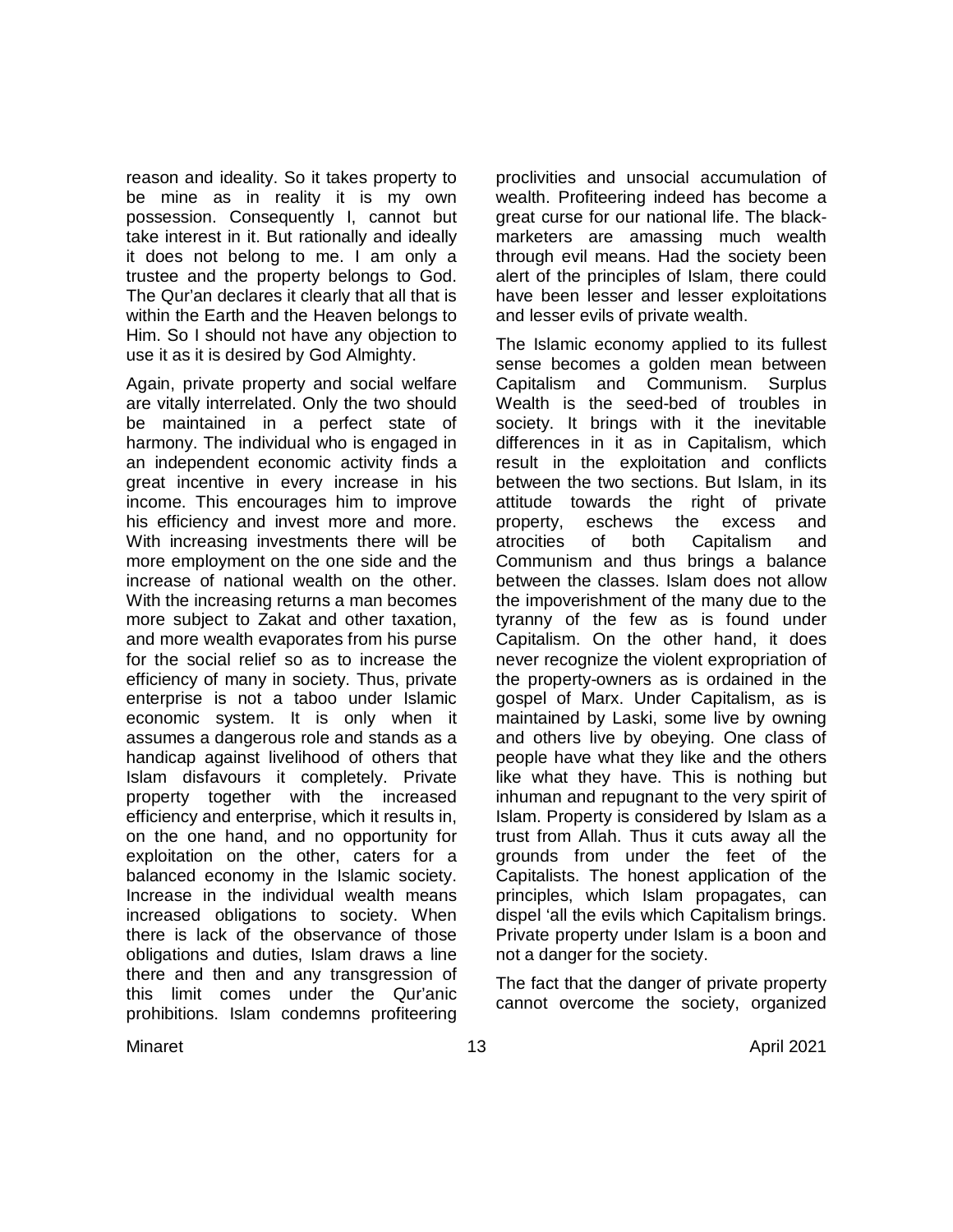under the principles of Islamic economy, becomes more evident the deeper we go into it. Islam imposes its limitation not only on the acquisition of excessive wealth but it also restricts the freedom of spending and consumption. There is no absolute freedom of spending, as one enjoys under Capitalism and Communism. The method of spending one's wealth, under Islam, caters for the elimination of various evils of private property. To curb unnecessary spending by an individual, Islam strictly prohibits extravagance and luxury. Extravagance in various forms such as drinking, dancing, gambling, womanizing, which go deep into the very vitals of the society, finds no sanction in Islam.

For the distribution of wealth and bringing equilibrium, the law of inheritance in Islam goes a long way. The bad effect of private property is minimized, because accumulation of wealth in the hands of a few is impossible. The law of inheritance provides shares to all the inheritors whether immediate or distant. This can help the increase of the purchasing power of the masses. They can buy more goods and necessaries of life and thus increase the demand. A stimulus is given to production and the ultimate benefit for the masses is gained.

Again, the vicious institution of usury and interest is strictly prohibited under Islam. Usury eats into the very vitals of society. It increases the wealth of a few at the cost of many and strikes at the very root of social stability. The Muslims look upon the usurer with indignation and despise. A true Muslim will not even accept an invitation from him. A usurer is certainly a curse for the society. Usury and interest increase individual wealth and multiply the dangers of private

property. In its absence private property becomes harmless, when the obligations imposed by Islam upon the rich, are perfectly carried out. Abolition of interest in Islam is praiseworthy. But that does not hamper the progress of modern economy and banking. Instead of interest Islam has provided us with the principles of shirakat or co-sharing, which is more effective and reasonable.

Our contention will remain incomplete if we do not mention something about Zakat specifically. This is the greatest weapon, ever devised, to curb the evils of private property. The institution of Zakat and Sadaqa helps for the best circulation of wealth in society. This institution, incumbent upon the rich helps the society from sliding away into the blazing furnace of social tyranny and savagery. It taps wealth in static hoard and proceeds for the amelioration of the condition of the poor. Islam does not rely on the laissez-faire theory of the West. Instead, it takes active part for the amelioration of the condition of the poor. Zakat and Sadaqat prescribed by Islam tap the accumulated wealth of the rich. Zakat goes deep into the society to root out all the evils of poverty. Besides this obligatory and voluntary taxation, Islam imparts to its followers a fellow-feeling which is high and noble. As all Muslims are brothers in the Islamic society, one must not die of starvation while others have anything to support. If the taxes, voluntary and compulsory, are not sufficient, help should be extended to the neighbours by way of Qarz-i-Hasana. For it is made clear that the rich shall be accountable to God for not looking into the distress of the poor and the have-nots. This religious colour does not fade away in the society of the Muslims. (Continued on page #. 4)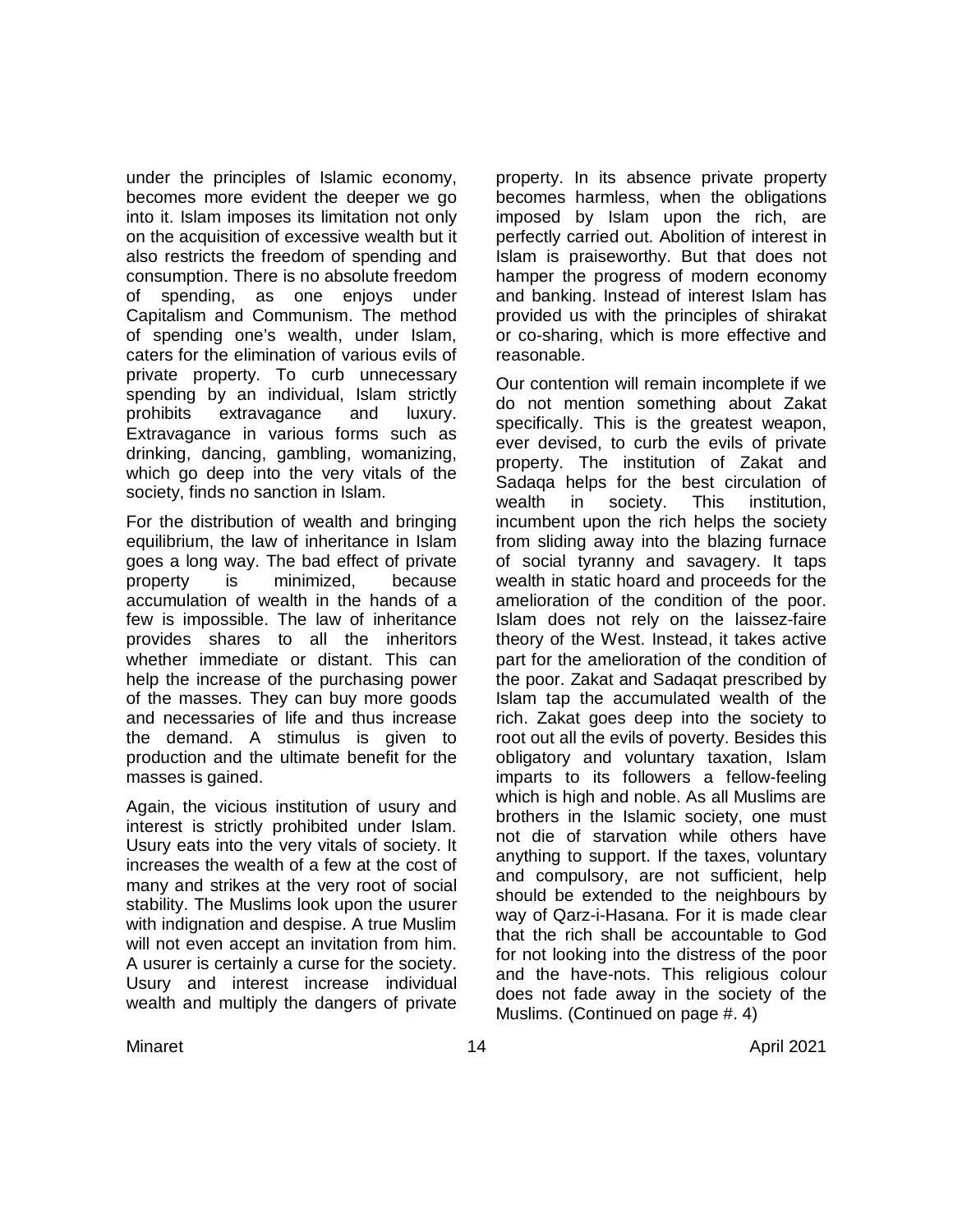# The Challenge of Modern Ideas and Social Values to Muslim Society

Late Dr. Abdul Wahhab Azzam

The vanguards of modern civilization, with their sciences, crafts and philosophy, first appeared three centuries ago, its guidingposts continued to become more distinct and its ways clearer, so that they attained their highest summit in the last hundred years.

It spread in the world to the pleasure or dismay of its recipients. The people of the East and the West mingled with each other in this country or that. This civilization entered the Muslim countries by compulsion or free choice of people.

What the Muslims saw of the subordination of their countries by the people of this civilization, has left them awe-stricken. The opinions and the persuasions of the latter are flowing into the Muslim society in one way after another incessantly, so that there is little room here to speak of them at length.

The Muslims have, in this new civilization, seen power, knowledge and industry, and have seen therein order and discipline. They have found in it idle joy, sport and enjoyment. They have become familiar with many means of pleasure and various ways of sensual joys.

They have found religion that is opposed to their own and is upheld by peoples who for centuries have been on hostile terms with the Muslims, and they have observed the summoners to this faith, spying inside Muslim countries and calling Muslims to their faith, using various seductive methods in their call.

The Muslims have wondered as to how they should confront this civilization, they are doubtful regarding the majority of matters, and they are uncertain about the ways and means. Their opinions have differed, so that they fall into three main groups:

- (i) One section had an eye on the hostility of the people of this civilization, on their domination, and on beliefs, opinions and ways of conduct, brought by these aliens, which either in reality or in their belief stood opposed to Islam. This section saw the corruptions which the Muslims have introduced in their faith, morals and manners. So this section was completely scared by the civilization of Europe and kept away from it, and summoned others to do the same.
- (ii) Another section looked at what Europe has brought into Muslim countries: power, dominion, science, arts and crafts, political and social order, welfare, entertainment and sport, the alleviation of certain burdens and obligations. These people approved of this civilization totally; this attitude gave rise to whatever corruption there could be. They were amazed, and looked down upon whatever heritage they had of their own, and annulled their own existence and adopted the European civilization. Whatever it brings is good. Whatever is opposed to it is unworthy. According to these people, there is nothing good in our possession which we may preserve,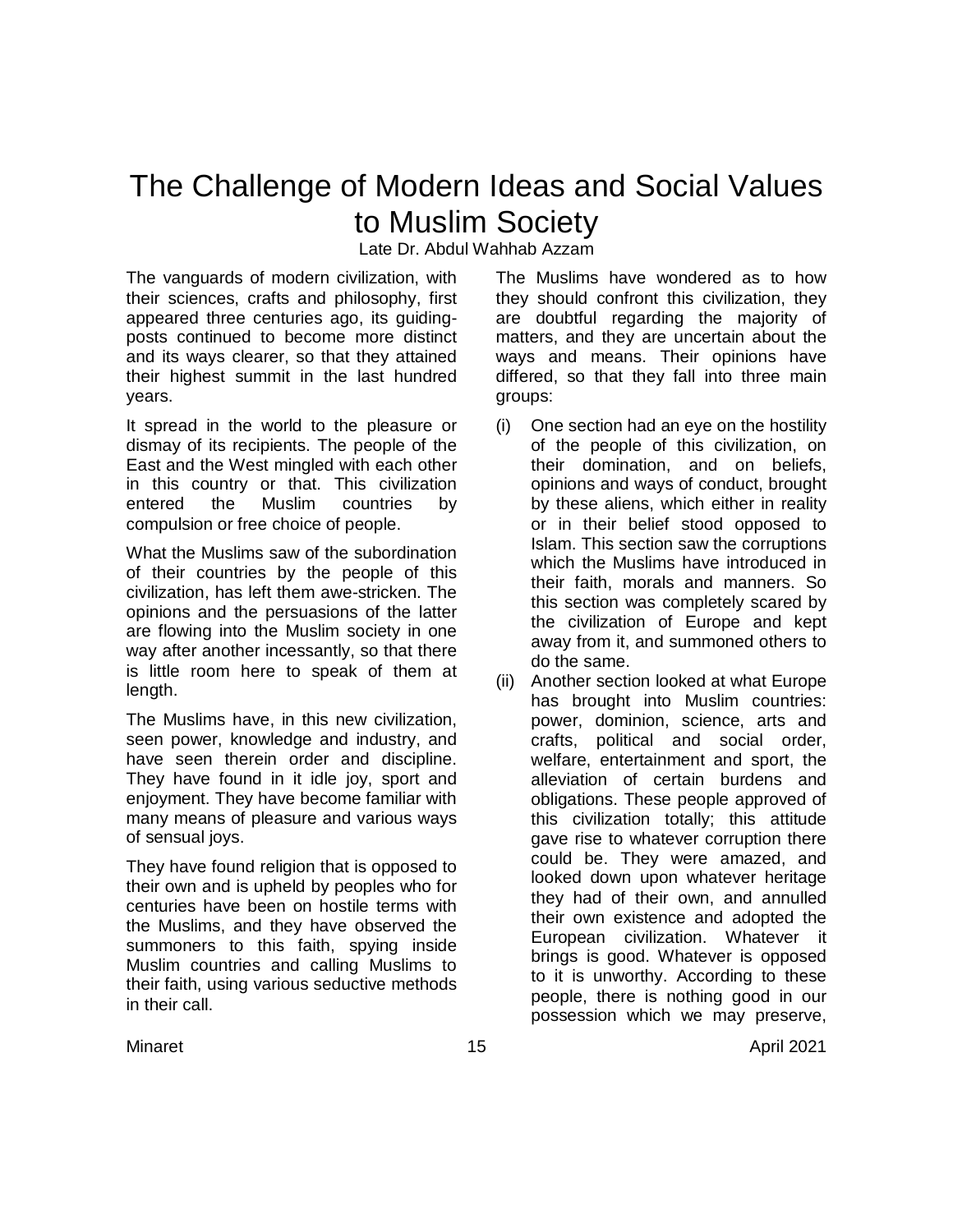nor any nice idea to stick to. They believe that Whatever the Europeans say is good. They now admire these things through sheer imitation and following. This is like certain manufactures of the Arabs which the Europeans admired and adopted in their domestic furniture and ornaments calling them "Arabisca." Only then did the Orientals—the Arabs being among them—decide to admire them, calling them Arabisca as well. Had these things been called by their native Arabic names and had they been kept remote from the Western people, those among us who now admire them would not have done so, nor would they like to decorate their houses with them.

(iii) The third section of the Muslims, who were moderate, saw, thought, and deliberated, and were of the opinion that distinction was to be made between the two aspects of Western civilization. There is the industrial civilization and there is the moral civilization. The first of these is founded on natural laws that do not vary in the East or the West; and they are not peculiar to the Muslims or the non-Muslims. We mean Medicine, Engineering and Mechanical sciences. These sciences should, of course, be acquired from those who have them. The Muslims simply must reach the farthest ends in Science and the application of it. Our reason and good sense have established for us the superiority of the West on this score and the production of miraculous things there. There can be no two opinions in the matter of acquisition of Science from its masters.

Let us now consider the second aspect of this civilization, i.e., the moral side — and if you wish, you may call it human. This side is based on history, religion, customs and discipline.

The Europeans have in them virtues and vices, guidance and misguidance. Their good has been made turbid by plenty of evil, and their beauty has been marred by visible ugliness. This is not to be considered at par with the industrial civilization, and it is not permissible that we adopt this side as well. Maybe, in this matter the Muslims are on a more straight path and a clearer way and possess a more stable opinion. It is not permissible that we follow the West in this kind of civilization. Rather, it is our duty to maintain our efforts for the preservation of what we have inherited, and to value it at its true worth.

These people say to their Muslim brethern; "Let this civilization not dazzle you by its outward glitter and its adornments. Let it not deceive you by its falsities and untruths, let it not beguile you by its sensual delights and pleasures, and let not your sights be snatched by its shine. Do not lose your way by its calls. Do not be in the illusion that he who is gifted with science, industry, ornament and wealth, offers a commendable example in his beliefs and persuasions, or a virtuous model as regards morals and conduct.

Recognize yourselves, and have esteem for human merits and moral virtues you have inherited.

Then these moderate thinkers say:

The Muslims have struggled for their political freedom. Greater as an idea and of more far-reaching influence for them will be

Minaret 16 April 2021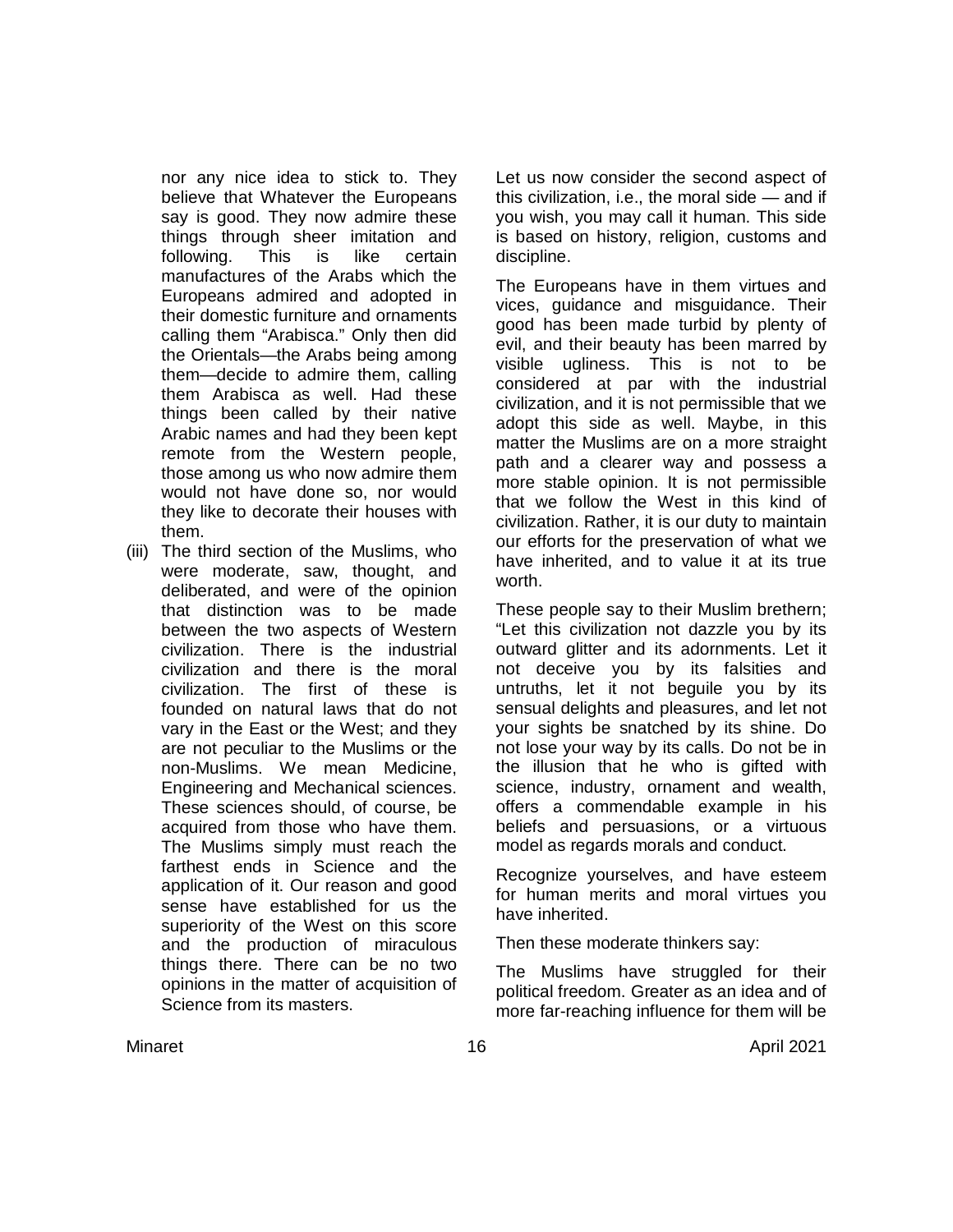to struggle for freedom of thought, and to discipline themselves and control their rational faculties and adopt the virtues of Western civilization and abandon their vices, to discriminate thus between evil and good of what they have inherited from their history with the judgment of a free, selfdetermining, honourable and self-<br>respecting man, who chooses and respecting man, who chooses and abandons, approves and disapproves by his own thought, and not by the thought of others, and declares lawful and unlawful by his own code and not by the code of others.

We do not deny that the modern civilization has brought good for people, and benefits in sciences and industrial manufactures; nor do we contend that even outside sciences and industry, I mean political and social matters, this civilization has brought much good with it and general benefits; but one should not deny that on its religious and moral sides there is a lot of fault, weakness, corruption and disorder, and that human advancement in scientific learning does not keep its pace with morals.

It grieves us much to see that evil makes the good of the civilization bad and its vices turn its beauties into unseemliness. We regret to observe that its heart does not keep company with its head, and its faith does not follow its ideas. On this account we are stricken by a constant grief, and a continued anxiety, which testifies the truth of the noble verse of the Qur'an:

"Say: He is able to send upon you a torture from above or from beneath your feet, or to confuse you into sects, and some of you may then taste the harm from others."

It does not concern us here to enumerate

the merits of the contemporary civilization, and to explain what benefits it has bestowed upon human beings. We shall rather limit our discourses to the persuasions and creeds of this civilization and its views which the Muslim people are afraid of. To be brief, we are giving here the following fundamental questions:

No one can deny the fact that the modern civilization is a civilization dominated by atheism, over-ridden by materialism, and subjugated by lust.

I fear this civilization, as Muslims do, on account of the heterodoxy that goes hand in hand with it, and the materialism that governs it. The Muslim community as a whole is a religious-minded community which believes in Allah and its heart is in search of His nearness. He is their Supreme Ideal; the beginning of everything is from Him, and to Him is the return. The beliefs and actions of the community turn to this basic point where they both join hands, and by dint of which they are organized. The conflicts of individuals are subjected to the discipline of law, and are resolved by a system of Shar'. This Shar' is aided by a faith (iman) which is limited neither by time nor by' space, nor by any circumstance or shape of affairs.

## **(A) The Muslim Individual**

The Muslim individual believes in Allah, and seeks His nearness without any intermediary. He is the Highest Ideal for him, and he endeavours to acquire His character.

The world of matter is small for him. He struggles to conquer it for the profits it can yield. He disengages himself from it after having dealt with it and then out-passes it towards the spiritual world which is infinite.

Minaret 17 April 2021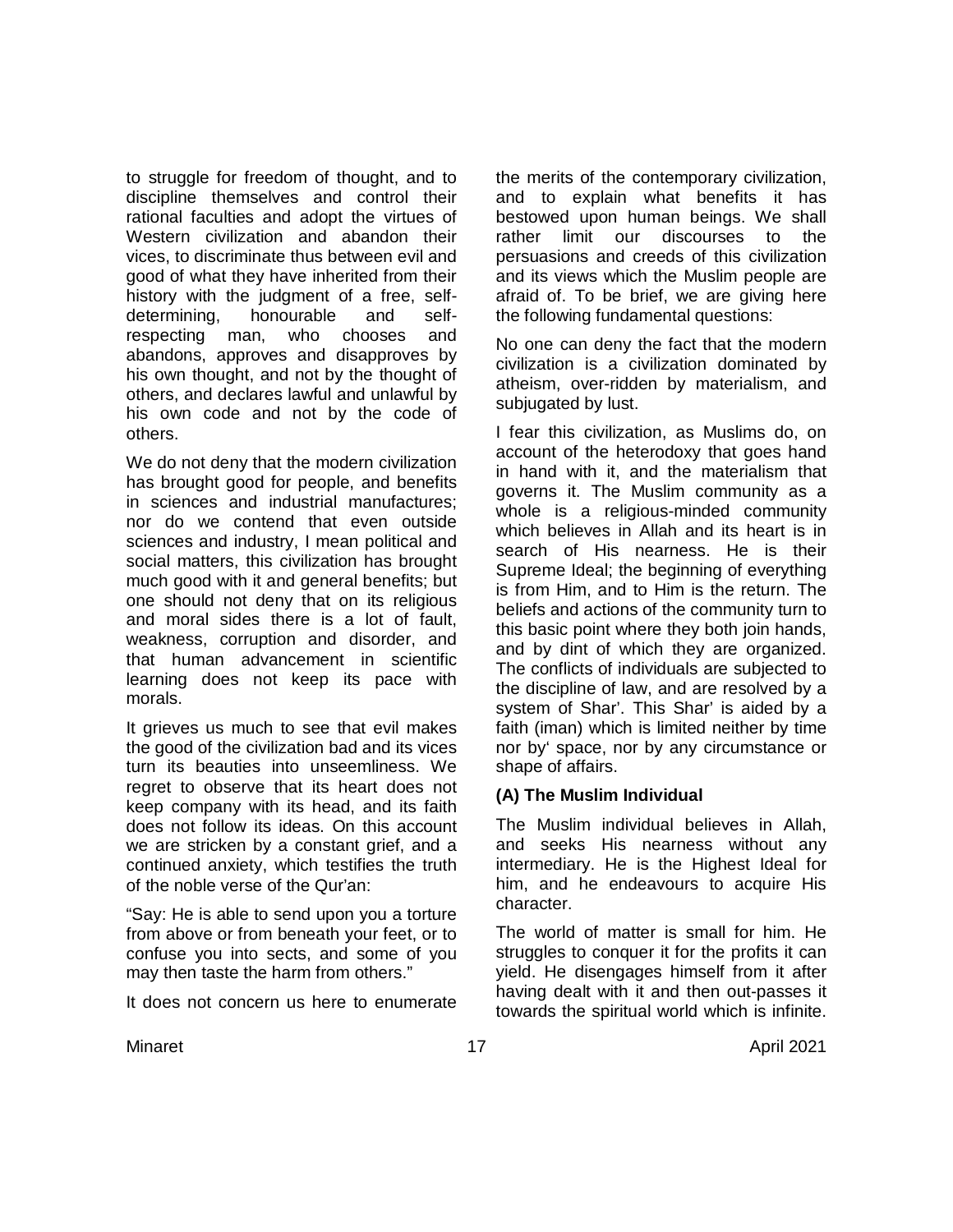His beliefs, concerns and hopes are not limited by or dependent on the world of senses. Thus this mundane existence and its knowledge are not his greatest anxiety. He is the master of it and not vice versa. It is in his hands, and does not rule 'over his mind; he avails himself of it and gets delights without being overpowered by it. He does not make himself its slave. Rather, he dominates it and conquers it by his faith and strength of morals. He does not care about it save in the matters allowed by his faith and his morals. His acts are always abiding by the Code (Shar'). He walks through the guided path. His law is determined by what is lawful and by what is unlawful, and by what is worthy or unworthy of the dignity and nobility of man.

He regards himself to be the viceregent (Khalifa) of Allah on the earth, upholding justice among His servants. He inhabits the earth and reforms it and maintains equity in it. He is munificent by self-sacrifice, and benevolent at his own cost. He strives after truth and endeavours in support of goodness as if he himself is answerable for the entire humanity. He is abstemious in the world, keeping away from the disapproved things, refusing favours, self– respecting, tender-hearted and merciful by the help of God. He can dispense with most things, having God with him, and never despairs. None has lost hopes about the mercy of his Lord save the misguided ones. The Muslim does not lose hope, for those who lose hope about the benevolence of Allah are the misbelieving ones. He makes effort, and if he fails, he still has hopes of success. He is patient and knows that hardship and comfort are going side by side, and that after this hardship must come comfort. If worldly calamities gather round him, he does not commit suicide overpowered by grief, for his faith rises above the vicissitudes of life, and his self is greater than its sweet– nesses and bitter–nesses and his determination is too spacious to be affected by its hardships and comforts.

The community of Muslims which abides by this faith and these merits is afraid of what is flowing towards its individuals, of evil incitements of the heterodox, material civilization. It finds that the individual brought up in the atmosphere of this civilization is utterly selfish; he does not care for anything save his own mean lusts; his concerns and hopes are all given to the worldly desires and he cannot release himself from them. He has neither aim nor goal beyond it. The man of this civilization makes his best effort to enjoy this material life fully. He creates means for the fulfillment of his desires in it. He is very keen in achieving this goal and if he finds some obstacles in his way, he tries his best to make every effort, lawful or unlawful, noble or vile, and every pursuit, mean or virtuous, to get his outlet and if he still cannot manage, he commits suicide. For his life is Matter; if he misses this matter, there is no charm for him to live in this world.

Riches are his goal and deity. He commits every base sin to get rich, and is ready for every meanness to amass wealth. Every dishonest trade, every mean walk of life, the incitements toward forbidden things, the tricky devices to satisfy lusts, and pursuits of profit by mean devices, are nothing but forms of rship of wealth and lusts, and scorn of religion and morals.

#### **(B) The Muslim Woman**

The Muslim woman is the mistress of the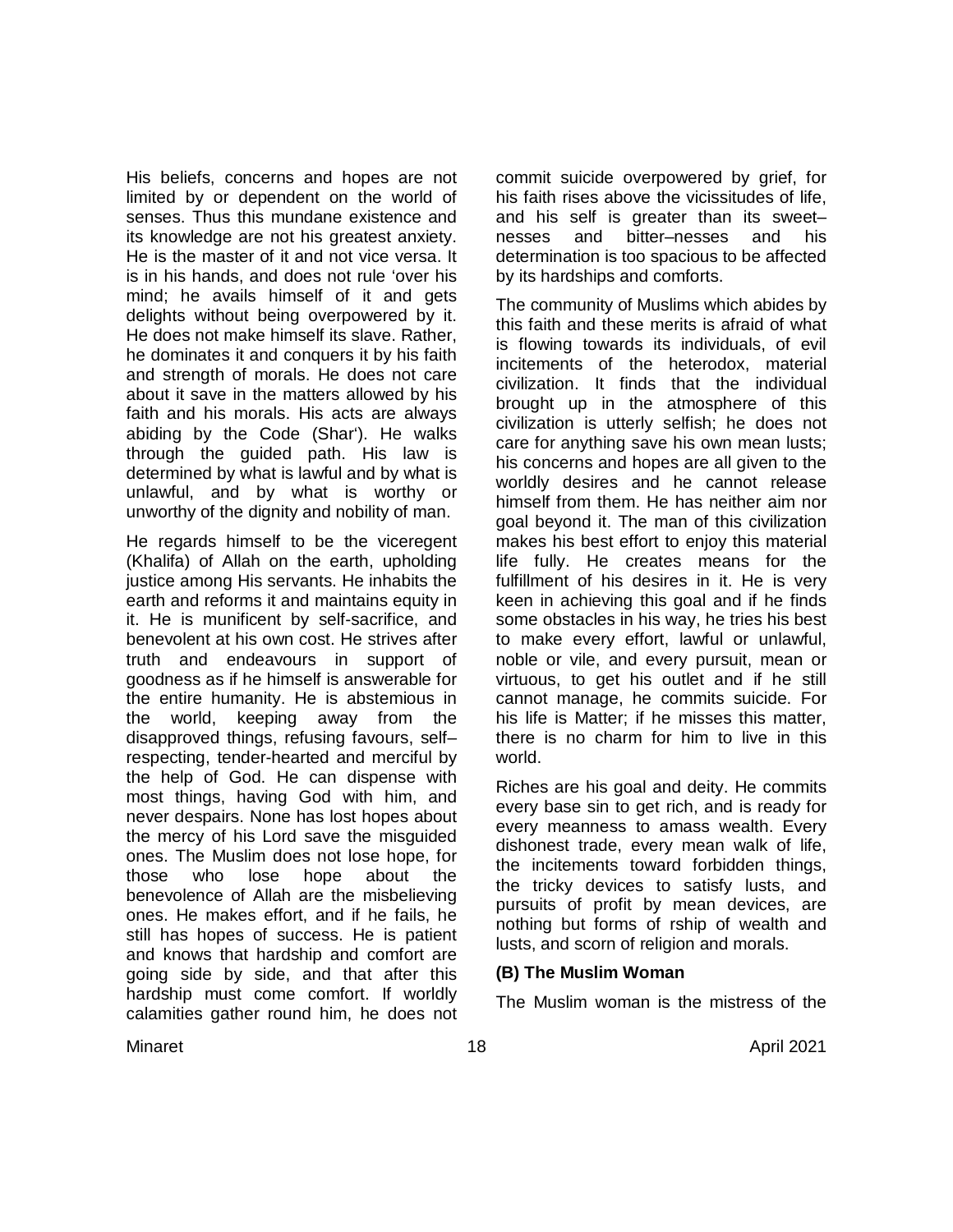house, a virtuous wife, the mother of her children, pure and chaste, disliking base things refusing disgracefulness, one whom Islam protects and whose nobility it preserves, and upon whom it bestowes her rights and protects the affairs of herself and her household.

The Muslims fear the evils brought by the modern civilization for her, its misguidedness and its deceptions. This civilization is resolved to drag woman out of her domestic sphere of work. It makes her impertinent to her husband and makes her desert her children and gives her up totally to streets, factories, gatherings and assemblies. She forgets children, and cuts off the family ties. The Modern civilization misleads a woman by the name of freedom and equality, and brings disgrace and troubles to her by overwhelming cares and responsibilities for which she is not created and which do not suit her delicate life. How wide a difference lies between a woman earning the family's livelihood and a mistress of a house!

The idle play of the onlookers pursues her.

Muslims wish for Women chastity, honour and nobility, and that she should stay at home for the happiness of the husband and should bring up virtuous children. They are anxious for her on account of this misfortune and are frightened by this epidemic.

## **(C) The Muslim Family**

The Muslim family is made of love, selfsacrifice, obedience and filial piety. We do not know any religion or system of law or creed which dignifies parents as much as Islam does. The Qur'an has given great respect to them, so much so that regard for parents comes next in importance to the

regard for belief in Allah's unity and His service. Islam has regard for them in all the circumstances of life. If they believe in other gods and order their child to follow them in their belief, the child should not obey them, but in this state also his obligations are to maintain their reverence in all other matters. Islam has placed mother above father in the matter of respect, dignity and regard, in view of the pangs she suffered on bearing the child and for the pains to feed and bring up the child. Islam has placed Paradise under the feet of mothers.

Islam has emphasized great respect and regard for blood-relations, and preservation of this relationship with tenderness. One is to be conscious in this matter almost as much as in guarding oneself against the wrath of God:

"Guard yourselves against (the wrath of) Allah. To Him you are answerable and to your blood–relations."

This is the nature of the pure, affectionate, cooperative Muslim family, in which the parents are sanctified, and regard for blood-relationship is shown, and also for brethren, in which the younger ones obey the elders, and the elder ones have affection for the youngers. The modern ideas make them disobedient, rebellious and agitators, and aim at breaking up the ties of the family, and blow away its unity. So the home is getting emptied of its residents who begin to inhabit streets and places of vulgar sport. No authority remains for the fathers and the mothers, no regard for elders and no affection for the youngers.

I see much corruption, crimes, griefs and anxieties, which We observe today among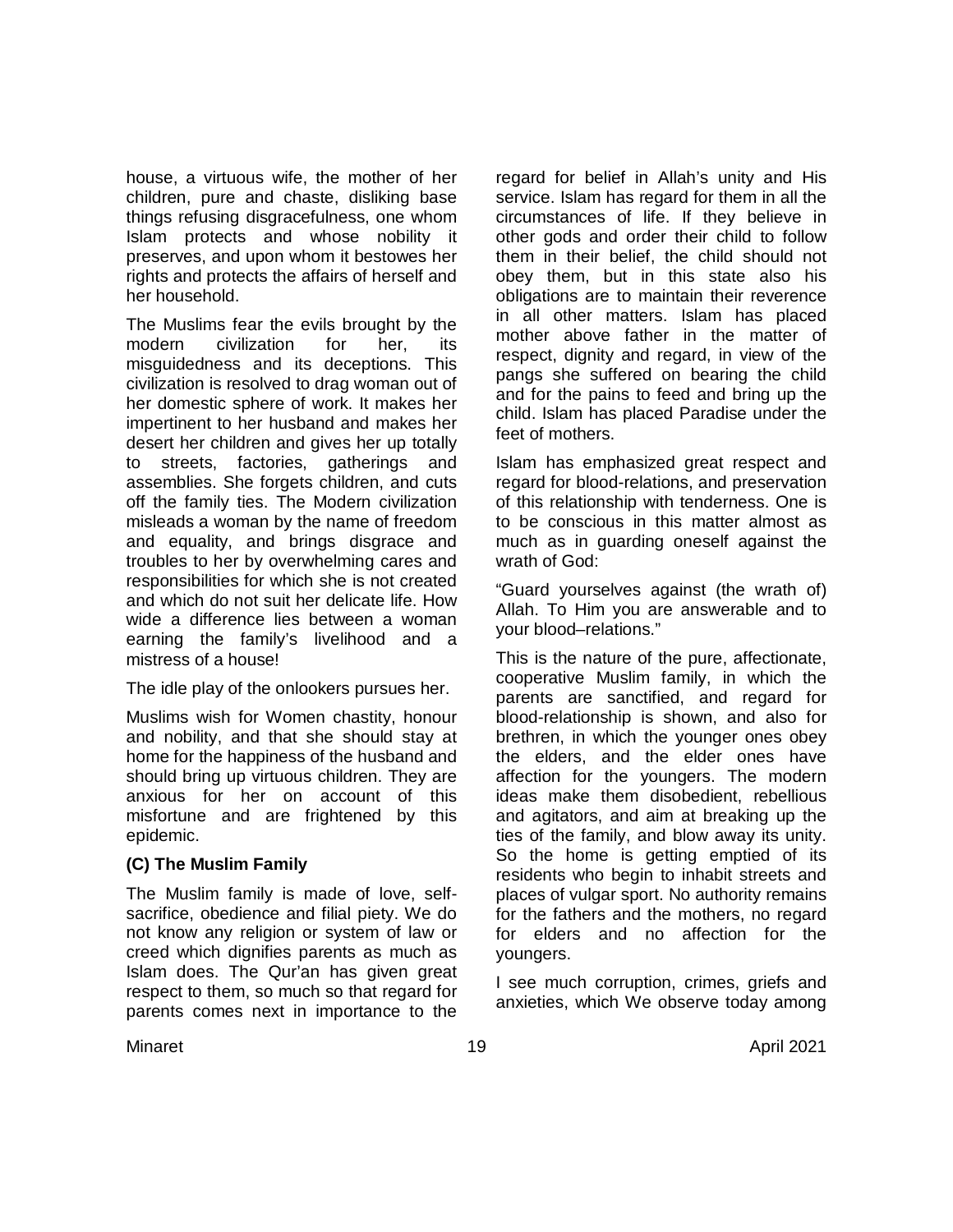Muslim communities, have been growing day by' day and become stronger and stronger and spreading all over the world in consequence of the blows of disruption that befell the families. The superiority of the parents has disappeared, and so the cooperation of the brothers, and the noble themes of morality are gone and also the tender feelings which grow under the shelter of mothers and fathers.

### **(D) The Muslims stand fast by Justice**

The Muslim community is founded on righteousness and stands fast by justice and is eager to fulfill promises. The Qur'an ordains it to stand fast by justice and to seek the pleasure of Allah and not to let the desires go astray from justice.

The Muslim is forbidden to seek what is not right or to belittle it just as he is forbidden to utter falsehoods against people or to talk slanderously against them. For anyone who accuses women without clear evidence, it has prescribed punishment so that no evidence is ever accepted from him.

The modern ideas have come forth with minimizing the gravity of lies and false statements. It has brought commendation of men's wearing decorations which they do not deserve, or their getting praise for deeds they have not done. The codes have declared lawful that one community may struggle for victory for itself by righteous or unrighteous means. The slogans among various nations have proclaimed lawful all sorts of strategies of untruth,<br>misquidedness and false statement. misguidedness and false statement. Nations bring slander to others unjustly so that the matters of truth and falsehood have become confused. Misguidance has been carried out in all walks of life nobly

and boldly.

This is the confused bustle that universally overshadows the world today. These are the self-belying claims and selfcontradicting proclamations and misguiding opinions which result from people's disregard of righteousness, truth and justice, and from their so-called lawful misstatement, false slanders and blames for the welfare of governments, communities, sects or individuals.

Every nation has been blaming the other nations. Some of them are afraid of others. Every party says that it aims at justice, truth, peace and welfare of humanity. Remember, this is not true. Every party has its own cry: "We do not mean war or any evil coming to others." But remember, they are not true in their saying.

These are the calamities and what shoots from them and what attaches to them. They contrive to corrupt Muslim communities and beautify for them the modes of conduct as practiced by civilized nations, and as the highest that modern society has achieved. Alas a hundred times to the Muslims! for such a view has deceived them and such false desires have misled them and these false glittering have blinded them.

The aim of a Muslim should be to lead people to justice and righteousness and not to do wrong, not to follow un-prescribed desires, nor to tell lies, nor to deceive. For these merits Islam brought him up. They are his ideal even if he falls short of them. They are his goal, even if he could not reach it fully. They should be emphasized in his life and be his principal anxiety and the final end of his efforts.

## **(E) The Muslim Community**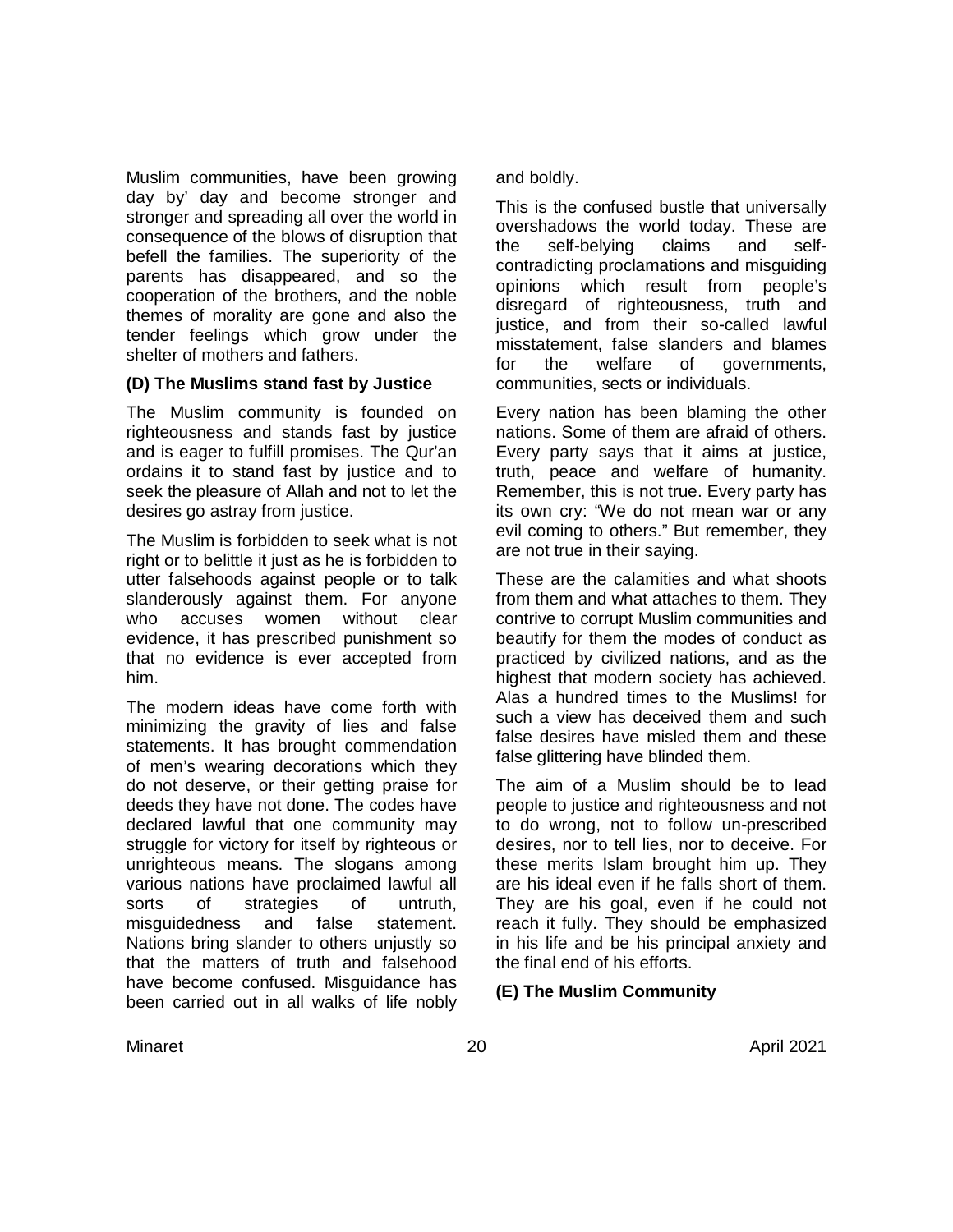It is the intention of Islam to bind the Muslim community together on the foundations of love, affection and cooperation, and that justice and benevolence should shine in it. Everyone endeavour for his livelihood with righteousness and justice, having full regard for the Code. Whoever is of affluent circumstances has obligations towards him who has not. The wealth from Allah comes and goes. May be, the destitute of today becomes the rich of tomorrow, and may be the rich of today becomes the poor of tomorrow. Let there be no miserliness from the rich, nor callousness, nor jealousy from the poor. The Code (Shar') is comprehensive and guarantees the right to everyone, and puts on everyone obligations. It draws dues from the riches of the rich for the destitute. It brings up people together upon fraternity, mutual regard and cooperation.

The Muslim community binds individuals by blood-relationship and Islam has stressed what is due in this matter and has made regard for it necessary. Next comes regard for neighbourhood. Neighbourhood is next to relationship whose honour Islam has preserved and whose obligations it has emphasized. Then comes the relationship of the fraternity of Islam which is comprehensive and unifying all round. This is what Islam ordains and prescribes and urges us to, and induces us into, and what we are to do for it. This should be the aim of every Muslim and his intention as defence against what has befallen the Muslim community, of weaknesses and disruptions through ignorance of the codes of its faith and deviations from its fundamental ways.

The modern ideas and contemporary

creeds have come without this aim. People vie among themselves for riches and they cling to the world as if it were the final goal of their existence and the end of their efforts. If one does not get wealth by lawful means, one tries to obtain it by unlawful means and is jealous of anyone who has wealth and misesteems him, finds faults with him and quarrels with him on all occasions. Thus hostilities among strata of the community and its sects have become strong and the other most important things above riches and wealth, i.e., spiritual ideologies, human objectives, etc., have become things of little importance. The chaos of people and their mutual strifes have assumed magnitude as is apparent in these incessant human earthquakes and never-ending evils and as we hear of the activity professing to aim at equality in the matters of food and drink accompanied by demolition of their honour and depravity from freedom, so that it has made their faculties mutilated, leaving them no freedom of will or opinion nor any choice of concerns. It does equalise individuals in the matters of water and pasture and prolongs the affliction of men and their distress, while they never get to what they are promised and never find what they are led to.

This is the enmity and rancour and this is the misfortune and unpleasant compulsion. This is depravity from human merits. All these calamities we fear for the sake of the Muslim community as well, and we see against our approval that this community is being led to them by delusion and these misfortunes have begun to work in it. We fear that their activity will persist and we shall fall short of our lofty ideals and shall be led astray from our noble aims and shall fall into blind evil. (Continued on page #. 7)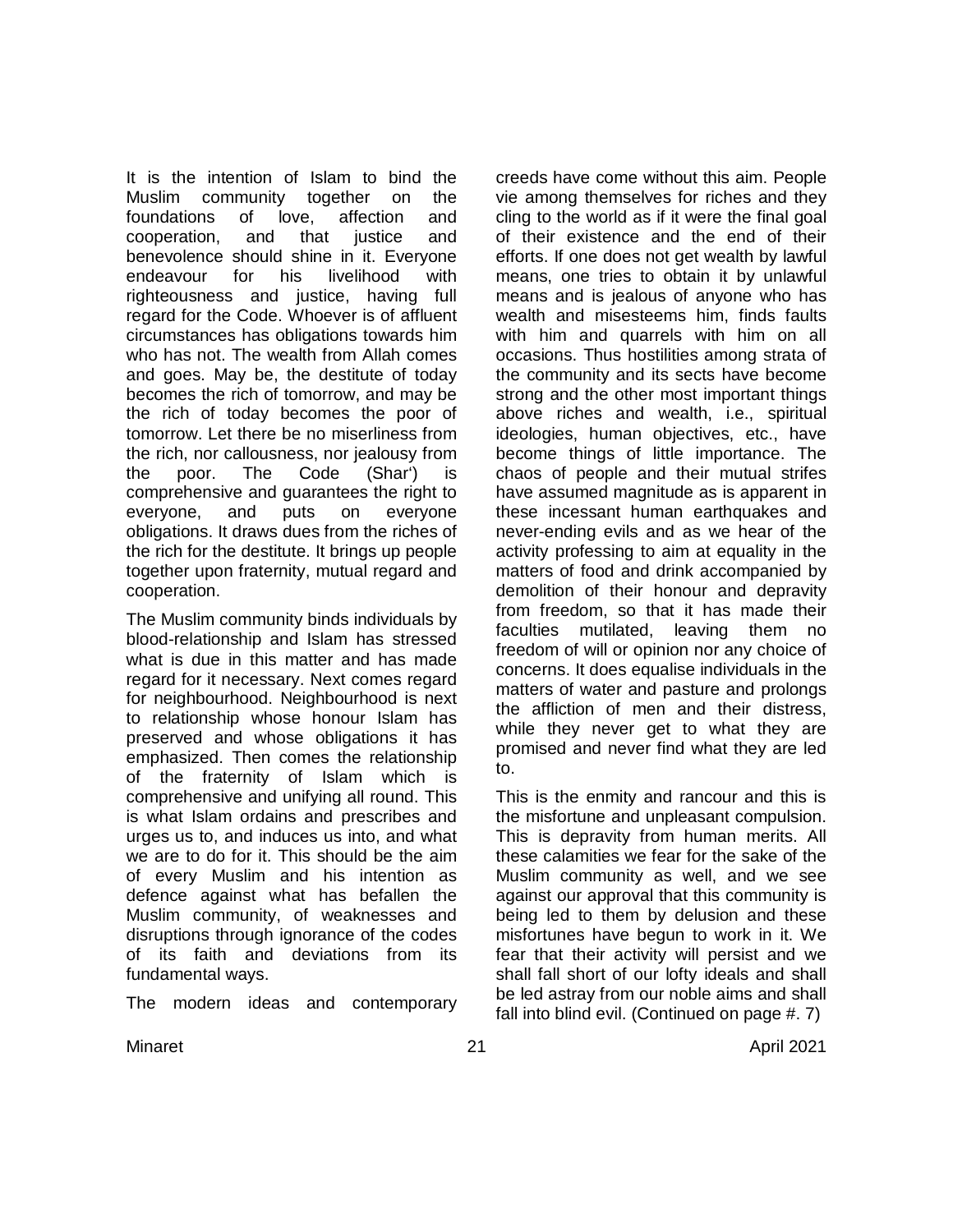# Qur'anic Code for Trade Khalid Durrani

Islam is a complete code of life that provides guidance to the humankind in every walk of life. Although trade and commerce is vital for the survival and progress of human society, it can only be carried out according to a code of ethics, to ensure justice and fair play. It is also essential to abide by the principles of good management, and indeed no human activity is complete without the element of benevolence and charity.

Fastly, there has to be a strong legal machinery to monitor observance of the prescribed code of conduct and Impose sanctions on those who violate it. The principles of trade mentioned in the holy Qur'an, encompass all the essential aspects of human conduct.

'Woe to those that deal in fraud. Those who, when they have to receive by measure from men, exact full measure, but when they have to give by measure or weight to men, give less than due." (83: 1- 3). The word 'fraud' here, does not apply only to the practice of resorting to short measure or short weight but in fact it is the spirit of injustice that has been condemned.

In domestic and social matters it refers to an individual or group that may ask for honour or respect or services which they are not willing to give to others in similar circumstances. With what face can a man ask for mercy or love from Allah when he is unwilling to give it to his fellow beings? The spirit of the Ayaat is that we must give in full what is due from us, whether we expect to receive full consideration from the other side or not. Ayat 35 of Surah Al-Asra reiterates that giving just measure and

weight is not only right in itself, but is ultimately, to the best spiritual and material advantage of the person who gives it. "Give full measure when you measure and weigh with a balance that is straight: that is the most fitting and the most advantageous in the final determination.

The holy Quran further enjoins men not to indulge in mischief by withholding things from people unjustly. Surah Al Shuara, Avaat 181- to 183 state, "give just measure and cause no loss (to others by fraud). And weigh with scales true and upright. And withhold not things justly due to men, nor do evil in the land, working mischief."

Allah Almighty has guided men to be honest, just and fair in all their dealings This includes not only weighing things that one is selling, but justice and honesty in conduct. in fact the scope of this Ayat also encompasses justice with one's own self and obedience of divine laws. The importance of 'balance' in trade and other worldly affairs has been further reiterated in Ayaat 7-9 of Surah Rahman, 'And the firmament has He raised high, and He has set up the balance (of justice) In order that you may not transgress (due balance). So establish weight with justice and fall not short in the balance."

It is unfortunate that many of us today, do not realize the hazards of accumulating wealth-through unjust and unfair means. Amassing wealth by unfair means is in fact a clear and willful disobedience of our Creator. "Give measure and weight with full justice, no burden do We place on any soul, but that which it can bear." (6: 152).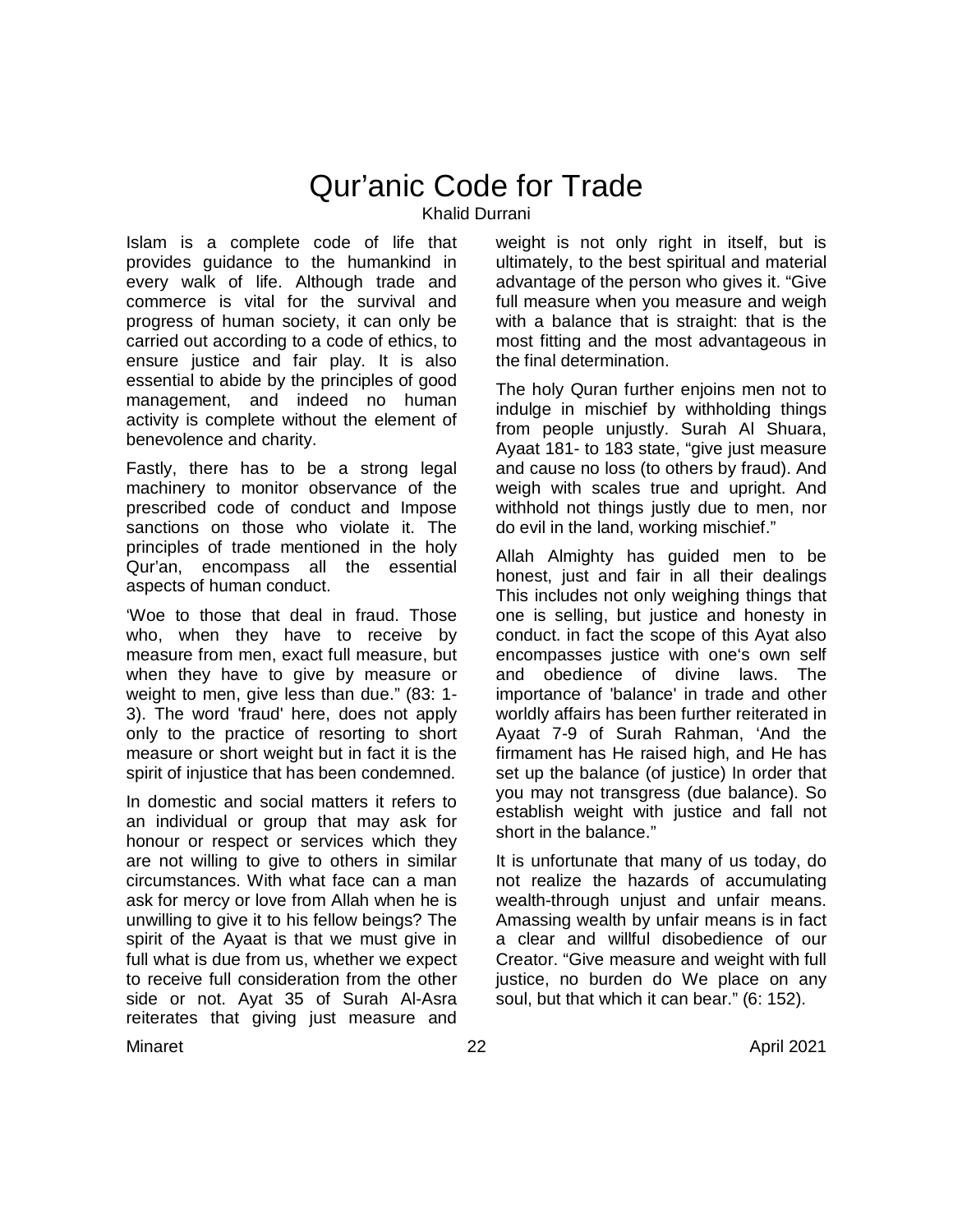'Now has come to you a clear (sign) from your Lord! Give just measure and weight, nor withhold from the people the things that are their due, and do no mischief on the earth after it has been set in order: that will be best for you, if you have faith." (7: 85).

Almighty Allah has urged men to earn by means of free and fair trade. We have also been warned against the hazards of greed and jealousy because Allah has promised to reward each individual, according to the effort he puts in.

"O you people who believe! Do not devour each other's property by deceit (or unlawful)". (4: 29). "Do not desire (in greed) of His Grace which, Allah gives more to some than the others Men's portion is according to what they earn and women's portion is according to what they earn. And keep asking Him of His bounty. (4: 32)

Human mind is not like a computer where data may be stored permanently. Man is likely to forget things. Similarly, oral communication is likely to be misheard and misunderstood. Miscommunication is often the cause of disputes and misunderstandings between human beings. it destroys the otherwise affectionate and cordial relationship between dear friends and relatives. This is precisely the reason why Islam has ordained men to reduce their business contracts to writing. "You who believe! When you deal with each other, in transactions involving future obligations in a fixed period of time, reduce them to writing. Let a scribe write down faithfully as between the parties: let not the scribe, refuse to write as Allah has taught him, so let him write. Let him, who incurs the liability dictate, but let him fear his Lord Allah.

"There should be no (word or item) left out or reduced. If the party liable, is mentally deficient, or weak, or unable himself to dictate, let his guardian dictate faithfully. And get two witnesses out of your own men. And if there are not two men, then a man and two women, such as you choose for witnesses, so that if one of them errs, the other can remind her. The witnesses should not refuse when they are called on (for evidence). Disdain not to reduce to writing (your contract) for a future period, whether it be small or big, also fix (and enter) term agreed, There is justice in this for you, in the sight of Allah, more suitable as evidence and more convenient to prevent doubts among yourselves." (2: 282).

The first part of Ayat 282 deals with transactions involving future payment or future consideration. In order to understand the above part of the Ayat move realistically, it may be prudent to note the following points:

- $\triangleright$  The words, "Thee is justice in this for you, in the sight of Allah, more suitable as evidence and more convenient to prevent doubts among Yourselves", indicate that a written document is recommended in case of future transactions, but it is not obligatory in law.
- $\triangleright$  it is desirable that the men or women chosen as witness should be from the circle to which the parties belong, as they would best be able to understand the transaction, and will be more easily available, if their evidence is required in future.

The second part of Ayat 282, deals with transactions in which payment and delivery are made on the spot. Such transactions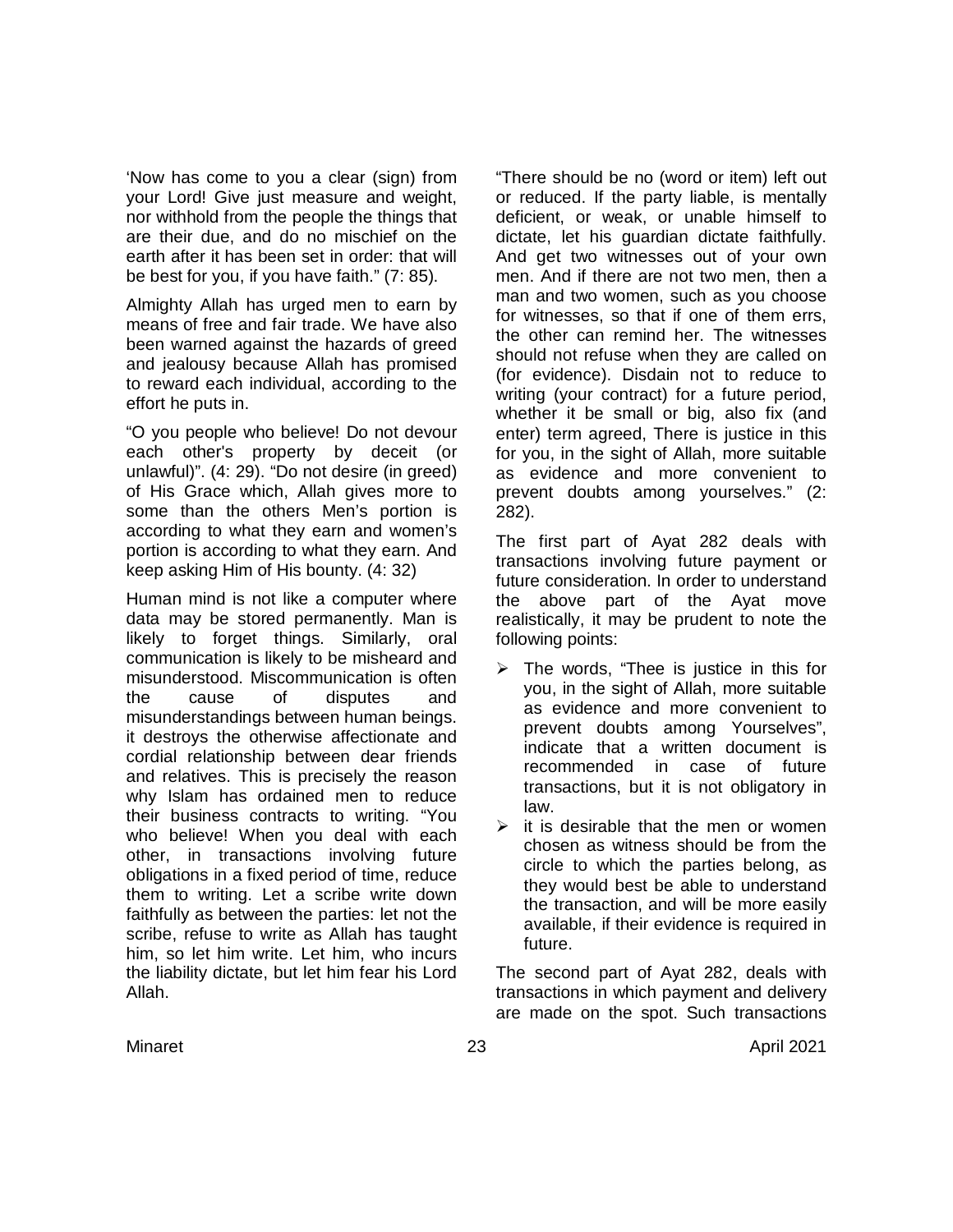require no contract or evidence in writing, but apparently oral witnesses to such transactions are recommended.

"But if it be a transaction which you carry out on the spot among yourselves, there is no blame on you if you reduce it not to writing. But take witnesses whenever you make a commercial contract, and let neither scribe nor witness suffer harm, if you do (such harm) it would be wickedness in you. So fear Allah; for it is Allah that teaches you. And Allah is well acquainted with all things." (2: 282).

Commercial morality in the above part of the Ayat has been taught in the most practical manner, both in regard to the bargains to be made, the evidence to be provided, the doubts to be avoided and the duties and rights of scribes and witnesses.

Ayat 283 of Surah Al Baqarah explains the principles of pledge as a means of commercial transactions "If you are on a journey, and cannot find a scribe, a pledge with possession (may serve the purpose). And if one of you deposits a thing on trust with another, let the trustee (faithfully) discharge his trust, and let him fear Allah, his Rabb. Conceal not evidence: for whoever conceals it, his heart is tainted with sin. And Allah Knows all that you do."

A pledge or security stands on its own independent footing, though it is a very convenient form of closing the bargain where the parties cannot trust each other and cannot get a written Agreement with proper witnesses. The law of deposit implies great trust in the depositary on the part of the depositor. The depositary becomes a trustee whose duty is to guard the interests of the person on whose behalf he holds the trust and to render back the property and accounts when required, according to the terms of the trust. It is at times possible to gain a material advantage by destroying or concealing an Inconvenient piece of evidence. We have been warned not to yield to such temptation. Concealment of evidence has a serious effect on our own moral and spiritual life. Our heart is the seat of all our affections and false dealings taint all our affections.

Allah Almighty has forbidden excessive profit faking and exploitation of the needy. We have been strictly restrained from multiplying our wealth through unjust, exploitative and excessive profit taking. "O you people who believe! Do not eat (earnings) doubled and multiplied through Riba, but fear Allah that you may really prosper." (3: 130).

According to the explanation of the above Ayat by Abdullah Yusuf Ali, it is highly incumbent on us to refrain from oppressing our fellow beings in need. Usury or Riba is the opposite extreme of charity, unselfishness, striving and giving ourselves in the service of Allah and of our fellow beings. Real prosperity consists not in greed but in giving ourselves and our wealth in the cause of Allah, and in the service of Allah's creatures. Al-mighty Allah has warned us that those who are only engrossed in the vanities of this world, and wish to accumulate wealth in this temporary and transitory life, are disregarding the direction and advice of Allah, Such people may become materialistically rich in this world, but they would be paupers in the eternal life hereafter.

"Whoever intends to harvest his crop in the hereafter, We increase the yield of his crop.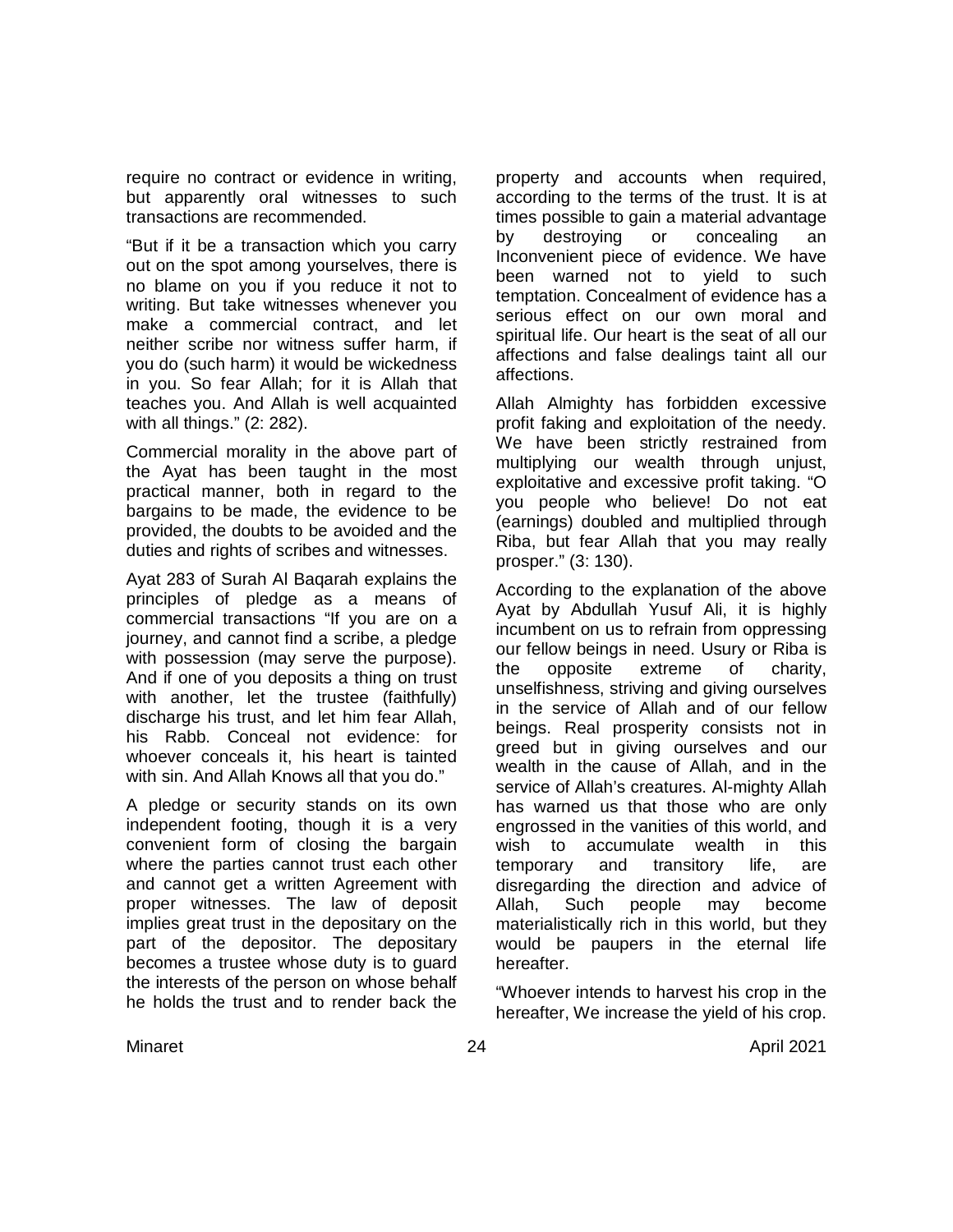And If one intends to harvest his crop in this world, We give It to him in this (life), then he has no share of it in the hereafter" (Surah Al Shura, Ayat 20). Ayaat 15 and 16 of Surah Hud (11), explain the above concept in greater depth. "One who desires the life of this world and its glitters, We will satisfy him in full (according to) his deeds, in this life, there will be no deduction from it. For all such people there is nothing in the hereafter, except fire. What they had built (in this world) will be rendered futile, and all their deeds will be ineffective."

It is by no means enough to give guidance to people, frame rules and regulations, but leave people free to violate the law if they choose to do so. Justice and fair play must be enforced with iron hand in order to ensure a just, equitable and peaceful coexistence in the society (Surah Al Hadeed, Ayat 25 says, "When We sent our apostles with clear signs and sent down with them the Book and the Balance (of right and wrong), that men may stand forth in justice."

And We sent down Iron in which is

(material for) mighty war, as well as many benefits tor mankind that Allah may test, who it is that will help, unseen, Him and His apostles: For Allah is full of strength, exalted in Might (And able to enforce His will).

In the above Ayat, three things are mentioned as gifts of Allah. In concrete terms they are 'The Book', The Balance, and 'Iron' which stand as emblems of the three things which hold the society together. These are:

- $\triangleright$  The Revelation: which commands good and forbids evil
- $\triangleright$  Justice' which gives to each person his due
- $\triangleright$  The strong arm of law which imposes sanctions on evil doers and handles them with an iron hand. Iron in the above Ayat stands as the symbol of strength, power, and enforcement of law.

The writer is a retired commander of Pakistan Navy;



Minaret 25 April 2021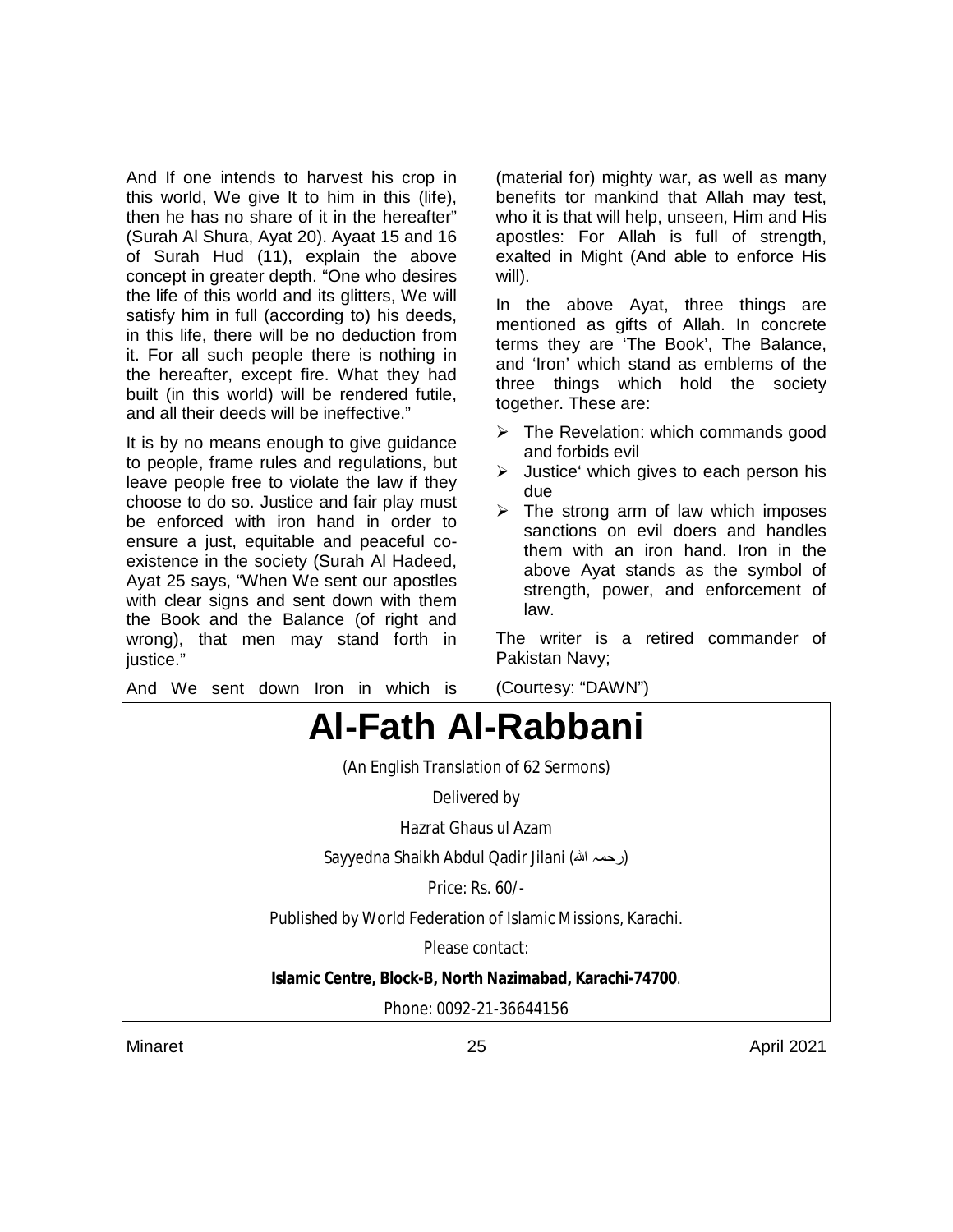# Pearls of Prophetic Wisdom "Fasting"

### **Fasting is Obligatory:**

Salman of Persia narrates that the Holy Prophet ( ) gave a sermon on the fast day of Shaban in which he said:

"O men! there has come to you the month of great splendour and bounty; it is the month which contains a night which is preferable to a thousand months. God has prescribed fasting as obligatory during this month and one may stand (in prayers) at night during it to gain merit. Whoever performs in it a deed of virtue voluntarily shall be regarded as if he has performed something which is obligatory and whoever performs something obligatory shall be regarded as if he has performed seventy obligatory deeds. This is the month of patience and Heaven is the reward for patience. This is the month for adopting sympathetic and cooperative attitude; this is the month during which the provision of the believer is increased. Whoever feeds a person who fasts at the time of breaking the fast will have his sins pardoned and will be emancipated from Fire. He shall get equal merit with the person who fasted without any decrease in the merit of the latter."

Salman says that people asked the Holy Prophet ( ) what should one do who has nothing to feed the person who fasts, whereupon he replied:

"Even he will gain merit who provides the person who fasts with a mouthful of milk or water or a single date. The one who feeds the person who fasts to his contentment shall have a drink from my Lake (Kauthar) and shall never after feel thirsty until he enters Heaven. The first part of this month is the Mercy of God, the middle of it is God's Pardon and the fast of it is emancipation from Fire. Whoever reduces the pressure of work on his servant during this month shall have pardon for his sins and be emancipated from the Hell."

Kaab bin Ajrah narrates that the Holy Prophet  $(\mathbb{Z})$  asked people to assemble around the pulpit, and when they had assembled, he ascended the pulpit. When he stepped on the first step he said "Amin" ; when he stepped on the second step he again said "Amin" and when he stepped on the third step he said "Amin" for the third time.

People who had assembled there, said; "O Messenger of God! we had never before heard such thing from you."

The Holy Prophet ( / will replied:

"Gabriel has visited me and said: cursed be he who lived through the month of Ramadan and did not obtain God's pardon for their sins, whereupon I said Amin. When I stepped on the second step, Gabriel said — cursed be he before whom you (the Holy Prophet) are mentioned and he did not bless you — and I said Amin. When I stepped on the third step he said— —cursed be he who lived so long that his parents, or one of them, grew old and he denied himself the passage into Heaven by refusing to serve them—whereupon I said Amin again."

Abu Hurairah narrates that the Holy Prophet ( ) has said: .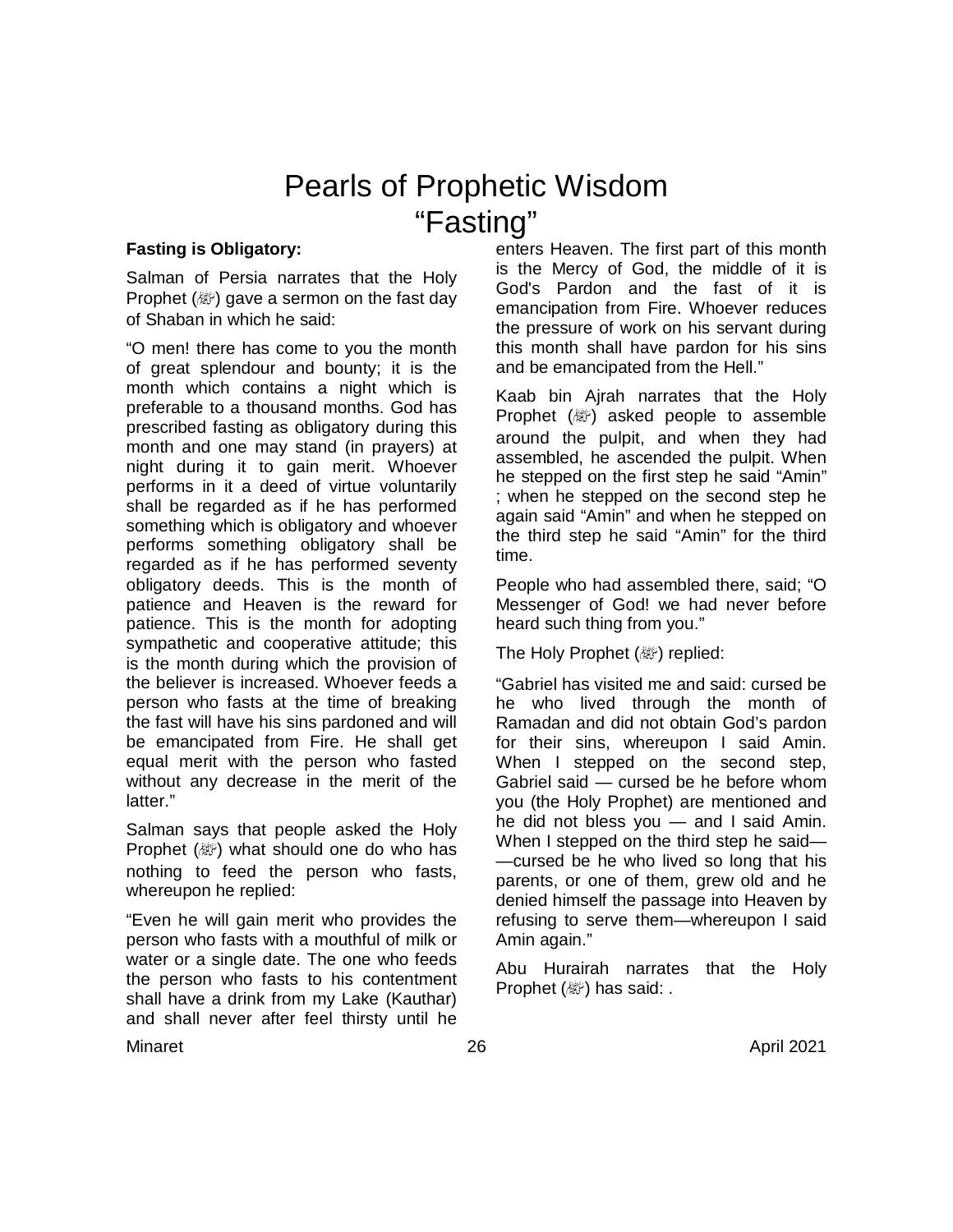"If a person neglects to fast even one single day during Ramadan without proper excuse or illness, it cannot be atoned for even if he continues to fast throughout his life".

### **The Merit of Fasting**

Abu Masood Ghifari narrates that the Holy Prophet ( ) has said:

"If only people knew what Ramadan is (the merit of fasting during Ramadan) they should wish that the whole year were Ramadan.

Abu Hurairah narrates that the Holy Prophet ( ) has said:

"When the night of Eid-al-Fitr sets in the angels indulge in rejoicing and the Almighty God unveils His Light. He asks the angels: "O angels! what is the reward of a labourer who did all the work which was allotted to him"?

The angels reply:

"His reward is that he should be given full wages". God then says:

"Be you all witness, I have pardoned them all (the people who fasted during the month).

Amr bin Aaas narrates that the Holy Prophet (變) has said:

"The prayers of the person who fasts are not rejected."

## **Atonement for breaking Fast:**

Abu Hurairah narrates that while he was in the company of the Holy Prophet (@) and some of his friends, a man came to them and said:

"I am lost! O Messenger of God."

"What is wrong with you?" asked the Holy Prophet (變).

"I had intercourse with my wife while I was fasting," he replied.

"Do you have a slave whom you can set free?" he asked.

"No."

"Can you fast for two months in succession?", asked the Holy Prophet (@).

"No", he replied.

"Do you have enough food to feed sixty destitute?" the Holy Prophet (@) asked again.

"No," the man replied.

The Holy Prophet remained silent for some time. In the meanwhile a bag of dates was brought to the Holy Prophet (a), whereupon he asked: "Where is the questioner?"

"Here am I," said the man.

"Take this and give it in charity", said the Holy Prophet (。).

"O Messenger of God," said the man. Should I give it in charity to a person poorer than I am….? By God, there is none between these fields who needs it more than my family."

The Holy Prophet ( ) laughed until his teeth appeared and then he said:

"Feed your family with it."

## **Deferment of Fasting:**

Ayesha, the Mother of the Believers, narrates:

"Hamzah bin Amr Aslami asked the Holy Prophet (@) whether he should fast while

Minaret 27 April 2021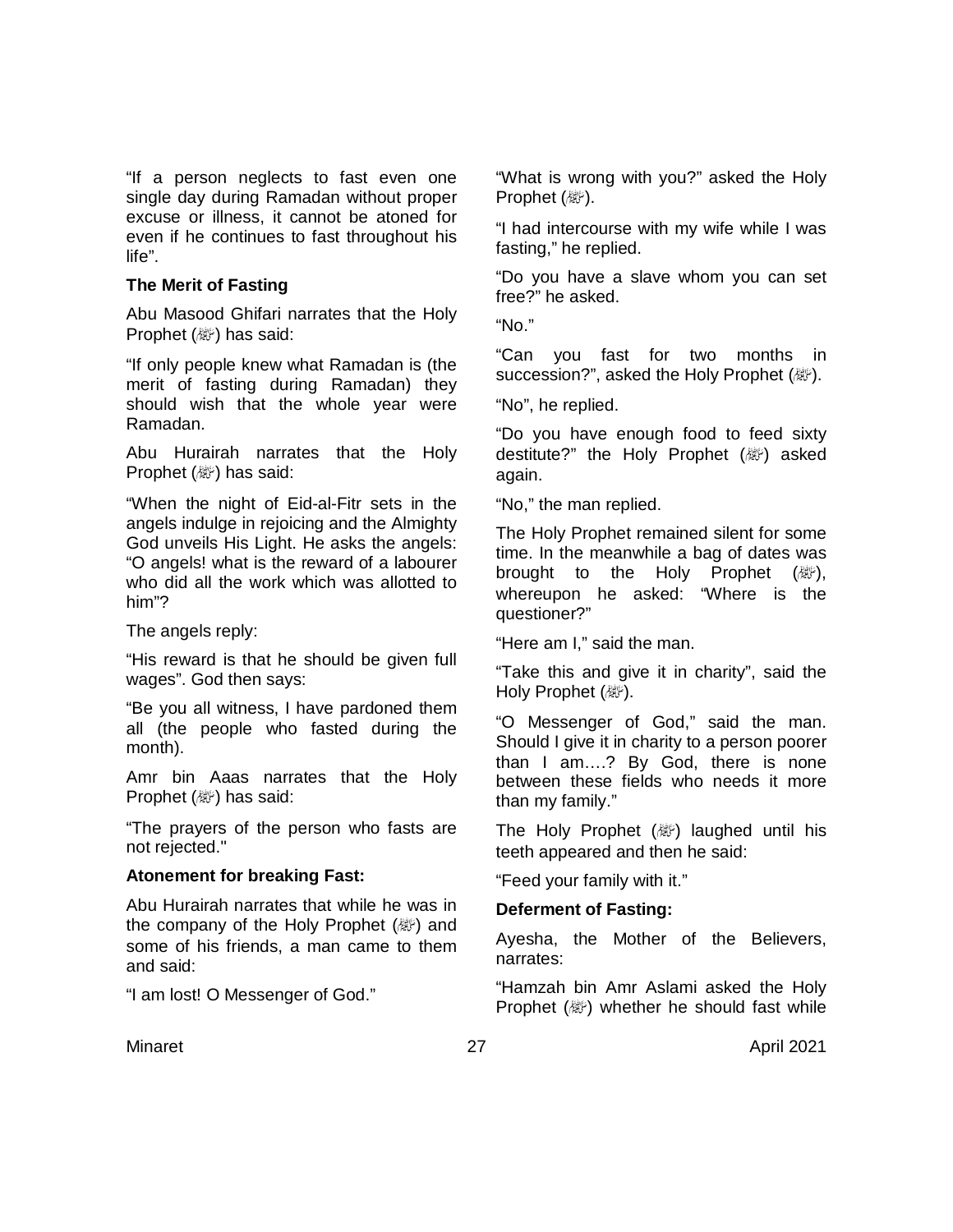on a journey — he was accustomed to fast frequently — whereupon the Holy Prophet (صلى الله عليه وسلم (said that he had the choice either to fast or defer the fasting during the journey.

Jabir bin Abdullah narrates that while the Holy Prophet (ﷺ) was on a journey he saw at a certain spot a large crowd of people gathered around a person who was being protected from the sun.

"What is the matter?" asked the Holy Prophet (變).

"He is fasting," they replied.

"It is nothing meritorious to fast while on a journey," said the Holy Prophet (。).

#### **Sighting the Moon:**

Ibn Omar narrates that the Holy Prophet  $(\&$ ) has said:

"Do not begin to fast until you have seen the moon and do not cease to fast until you have seen the moon. If it is clouded, count the full number of days (thirty days)."

Ibn Abbas narrates that a Bedoin came to the Holy Prophet (變) and said that he had seen the moon.

The latter asked him:

"Do you bear testimony that none is worthy of worship except God?"

"Yes," said the Bedoin.

"Do you witness that Muhammad (صلى الله عليه وسلم (is the Messenger of God"? asked the Holy

Prophet (變).

"Yes", he replied.

The Holy Prophet  $(\mathbb{Z})$  then turned to Bilal and said:

"Proclaim among men that they should begin to fast from tomorrow."

#### **Training in self-Discipline:**

Abu Hurairah narrates that the Holy Prophet (صلى الله عليه وسلم (has said:

"One who does not abandon false-hood both in speech and action (should know that) God does not need his abandoning of food or drink."

Abu Hurairah narrates that the Holy Prophet (變) has said:

"There are a number of persons who observe fasting but they get nothing (in return) except thirst. There are a number of persons who stand (saying prayers at night) but they get nothing (in return) except wakefulness."

Abu Hurairah narrates that the Holy Prophet (變) has said:

"Fasting is a shield as long as it is not cleft."

"How is it cleft?" asked those who were present.

"By telling a lie or back-biting," replied the Holy Prophet (變).

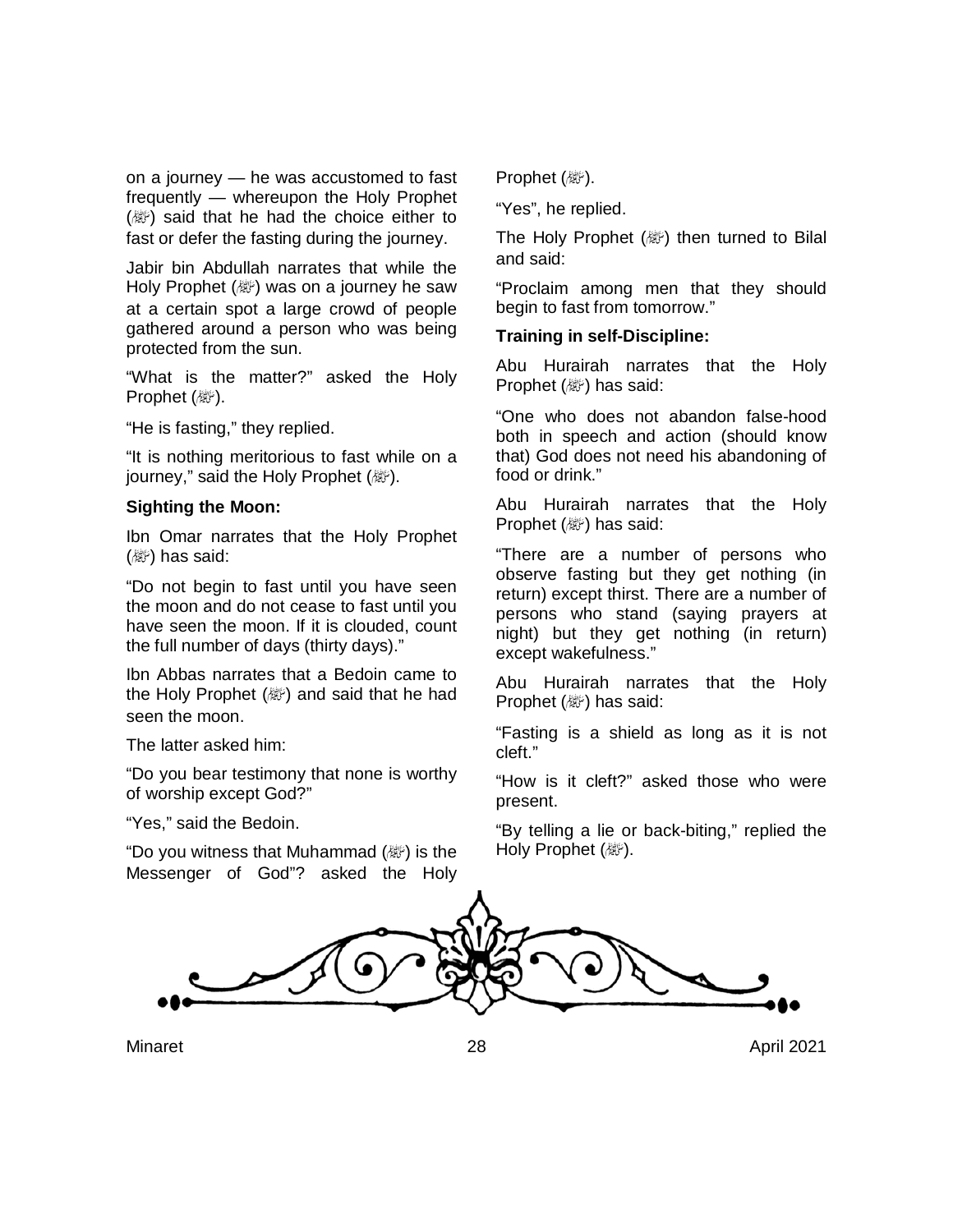# Ethics of Iqbal Dr. I. H. Enver

Ethics for Iqbal, like every art or science or system of philosophy, is a. means to an end and not an end in itself. Value, whether religious or aesthetical or moral, is pragmatic and not static as conceived by the old idealistic schools of thought. So ethics, in the very first instance, is not a code of static and petrified moral laws, but a search after vital principles which of necessity, due to their inherent vitality, promote the best interests of life and existence as such, and may eventually, after trial and error process, be regarded as uniform and universal principles in so far as they admit of a uniform potentiality of furthering life as a whole.

All life, however, aims at absolute freedom as such, attainable through power and incessant struggle. As the ideal of absolute freedom which, to Iqbal, is the corner-stone of the ideal of human perfection is only approximately realizable, the necessary yearnings and the attending effort to realize it completely should, therefore, be never extinguished and it is this alone which is a thing of beauty in our life. Life, when divested of enthusiasm to seek absolute realization in absolute freedom, is synonymous with death and dreadful oblivion of nonentity. It is the will to freedom that counts and this supersedes the will to existence.

Freedom itself, for Iqbal, is synonymous with self-realization. To be absolutely free is to be truly one's own self. This, however, does not mean, as was conceived by Kant, that to be free is to act according to Reason. To Iqbal, to be truly free, is, as opposed to Kant, to transcend reason and

to act, as was also affirmed by Kant, according to will, which, to Iqbal, is the essential core of human personality. Reason for Iqbal is an excrescence which hinders the progress of life and in its anxiety to emphasize general maxims, it misses the essential core of human personality which, being voluntaristic, is best revealed in will rather than in reason. It is thus the will to freedom that counts and this supersedes reason on the one hand and the will to existence on the other.

So viewed, every action is a new action and is creative to the extent it is expressive of the will to freedom which is grounded in all individuation and truly existent existence.

Freedom, if realized, will reveal the dynamic centre of human self which is that of ego-hood. It is this essential centre of existence and will that attempts through all its multiple efforts in arts, literature, science and philosophy eventually to emphasize through them its search for freedom and perfection. Ethics, likewise, is an effort of the self eventually to find itself.

Thus, it does not merely maintain life understood in a purely biological sense, but aspires to do more. It does, of course, imply the survival of the fittest. Yet it, thereby, of necessity, demands the further vindication of its claim to help the individual to perfect himself. Moral value is thus not exhausted by the biological value of mere survival. The former is the crowning value for which the latter serves as an important and, in all probability, an inevitable base. It is indeed true to say, as maintained by Spencer directly, and by Nietzsche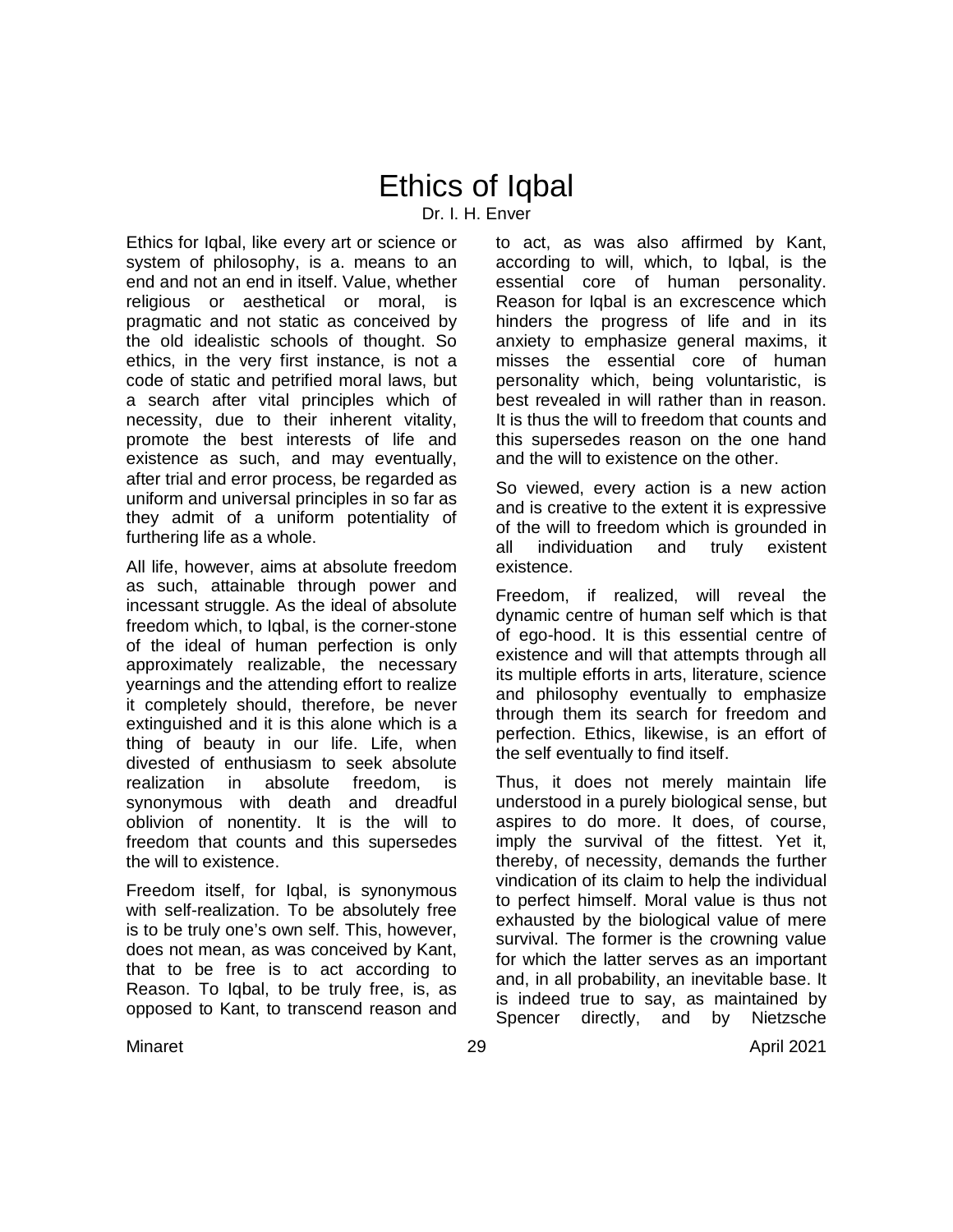indirectly, that ethics should be a means to the promotion of life. But while for Spencer and Darwin it aims at mere survival and for Nietzsche at "will to power", for Iqbal, as for any other idealistic theory, its ideal is selfrealization and unparagoned perfection.

The evolutionary ethicists are not fully justified in maintaining the Darwinian doctrine of the "Survival of the fittest" as the end-all and be-all of all codes of ethics. On the biological assumption that mere existence is the highest value, there could be made, as Iqbal emphasizes, no claim on the individual to sacrifice one's own existence and life on certain occasions which, at times, in the best interests of life and existence as such, rightly demand such sacrifices.

Even accepting for arguments' sake that mere existence is to be treated as a moral value, it may, on the antecedents of the ethical evolutionists' thought, be pertinently asked whether the mere prolongation of existence is, at all, to be coveted as a desired end. Both Iqbal and the biological ethicists of the West would answer it in the negative, but for different reasons. To the evolutionists of the type of Spencer, life cannot be worth living if divested of the opportunities of enjoyment and pleasure for, to them, pleasure alone supports existence. The Western evolutionists, having taken mere material existence as the final end, are, of necessity, further driven to suppose that pleasure, which can support material existence, is alone a moral value. The ethical evolutionist thus eventually turns a staunch hedonist.

To Iqbal, however, life, even if absolutely divested of all opportunities or possibilities of pleasure, understood in a purely hedonistic sense, is yet worth living and worth struggling for greater life and fuller life, which end, by virtue of the ceaselessly aspirant nature of human self, recedes from us in proportion to the progress that we make towards it.

To the evolutionary ethicists of the West, as, for instance, is the case with Spencer, the moral law, to be really moral, must be the generator of pleasure which, in its turn, preserves life and helps the survival of the fittest. To Iqbal, however, moral laws to be really moral, of necessity must promote life without the intermediary of pleasure and support the emergence of the fittest, the latter being those who are so morally.

The fittest, thus, are those who have a moral and not a mere biological qualification to survive. The 'fittest,' when he emerges as the fittest, is not merely the man in a state of nature but a man of morals also. It is these which have helped him to survive, and, so judged, these morals are always being made and never fully made, for life problems are too complex to have a general formula for their solution. Ethics must cognize that life is changing, as are all problems allied with it.

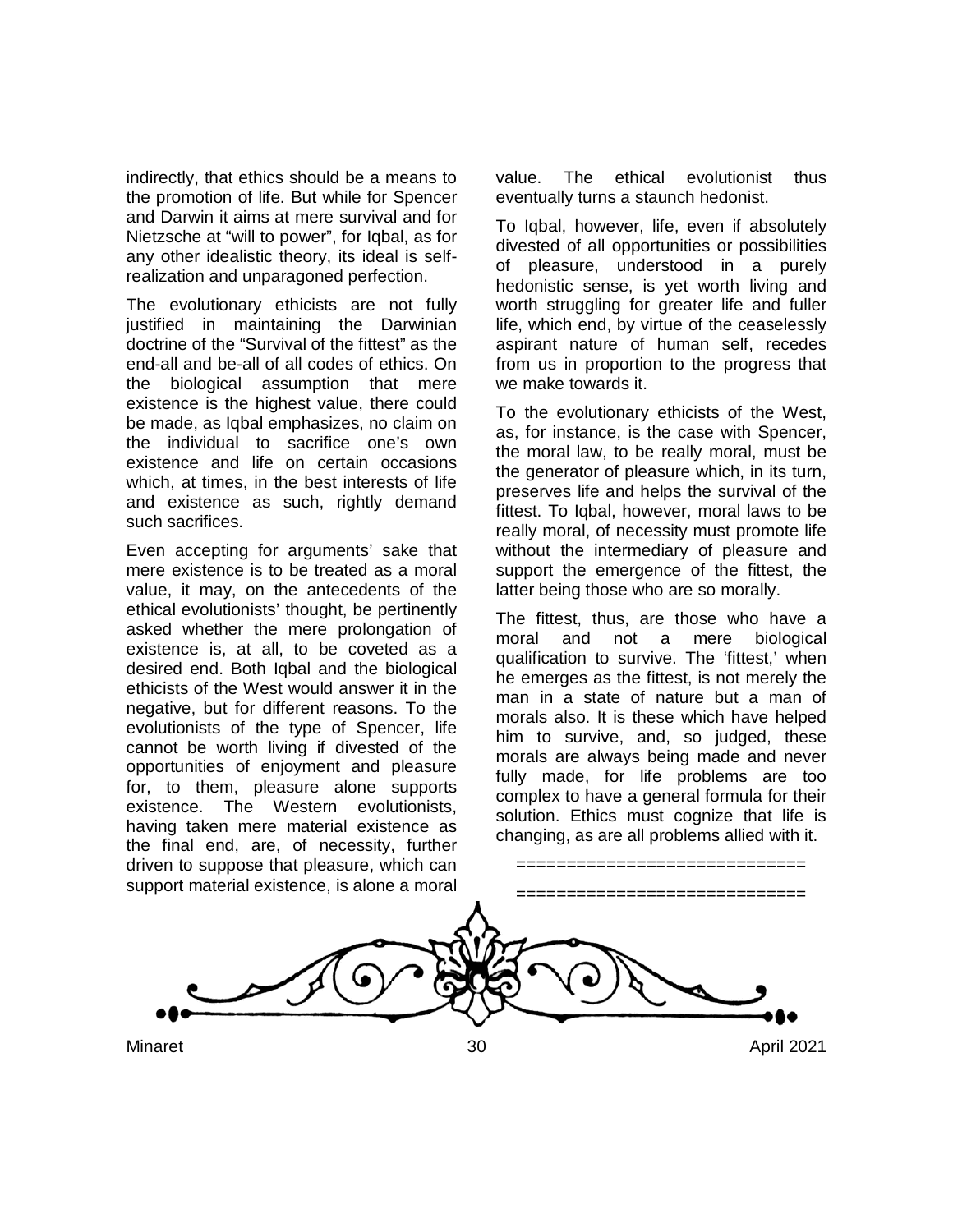میں درجہ درجہ کافرق ہوسکتا ہے۔ مثلاً جولوگ متقی ہیں،اللہ کے حکم کی پابندی کرتے ہیں اور رسول اللہ علاقات کے اسوۂ حسنہ کو اینی ہدایت کا سرچشمہ بھیتے ہیں وہ یقینی طور پران بھائیوں ہے زیادہ متحق شرف ہیں جنہوں نے اللہ تعالی کی نافر مائی کرکے اپنی زندگی کو عام شرف انسانی سے بڑی حدتک محروم کردکھاہے۔

اب پہاں ایک تکتے پرغورفرمائے۔انسان اس کرۂ ارض پر اللدتعالى كاخليفه باورنائب ہے۔ يكي اس كامقام شرف ہے۔ اس شرف کاسب سے بڑااورسب ہےاہم لازمی تقاضا پیہ کہ انسان کواپنے فعل و عمل میں اوراہے کر دارمیں اوراپے فکر ونظر میں اللہ تعالیٰ کے تابع فرمان و عمل ہونا حاتے۔اللہ تعالیٰ بنیع اخلاق ہے،انسان کو بھی صاحب اخلاق ہونا حاجے۔اللہ تعالیٰ رحیم وکریم ہے،انسان کوبھی انسان کے ساتھ ایسا ہی سلوک کرناحا ہنے وغیرہ۔

حضرت عائشه رضى الله عنهانے ایک سوال پر جواب عطافر مایا کہ حیات رسول اللہ علی مرقر آن ہے۔قرآن حکیم فرمان وارشاد الٰہیٰ ہے۔ مرور کا ئنات، فخر موجودات،نورمجسم عدالکیفی نے قرآن ریکل کرکے زندگی کا دہنمونہ پیش کیا کہ جواللہ تعالٰی جا ہتا تھا۔ وہ اللہ کے رسول تھے، انسان تھےاور مرتبہُ شرف انسانی پر فائز۔ ثابت ہوا کہ اس کرۂ ارض اور اس دنیا کے ہرانسان کووہی زندگی گزارنی حاجے جس کانمونہ ذات رسول اکرم علیلتے ہے۔اللہ تعالی ہرانسان ہےایں جان زندگی کا مطالبہ کرتا  $-6$ 

شرف انسانی کانظر پیب سے پہلے اسلام نے پیش کیا،اور انسان کو دوسری مخلوقات کی 3فی غلامی سے نجات دلائی، اور اسے مشرف كيابه الله سبحانه وتعالى جميس توفيق عطا فرمائيس كه جم انساني شرف كوقائم ر میں اور اپنی زند گیاں قرآن وسنت کے مطابق بسر کریں۔

اس - ان كونكلواديا- " (البقرهآيات بهم ٣٦ ٣٦) سورة البقره كى ان آيات كريمه ميس انسان كامقام واضح طورير متعین ہوجاتا ہے۔ حق یہ ہے کہ اسلام کی تعلیمات انسان کے لئے سرایا رحت ہیں اور اس دین کی تعلیم کامقصد ہے ہے کہ انسان کو اللہ تعالیٰ نے كائنات كےاندرجو بلندمقام عطافر ماياہے وہ اسے معلوم ہوتا كہ دنيا ميں عزت وفلاح کی زندگی بسر کرے ادر مرنے کے بعد ابدی زندگی میں الله تعالى كى نعتوں كا تتخت خيبرے۔

حضرت ابراتيم عليه السلام نے جب نمر ودے کہا کہ میرارب وہے جو مارتاہےاورجلاتاہےتو نمر ود کی عقل انسانی اس حدیثک منجید ہو پھی تھی کہ دہ کہنے لگا کہ بیکام تو میں بھی کرسکتا ہوں۔ اس پس منظر میں رسول اللہ ۔<br>علیلنڈ تشریف لائے اور اللہ تعالیٰ نے اعلان فرمایا کہ ہم نے بنی آدم کو عزت پخشی۔ بہ ایک انقلابی اعلان تھاجس نے انسانوں کو پہلی بار بتایا کہ انسان بى عزت وشرف كاستحق بداوركا تنات كى تمام تلوقات اس كے تابع یں، اس کی خدمت کے لئے ہیں، اسے فائدہ پہنچانے کے لئے ہیں، اس لتحكير خالق كائنات الله جل جلاله فے انسان كواس كرة ارض يرا پناخليفداور نائب مقرر کیاہے۔اب دنیامیں انسان ہی کانکھم چلے گا۔انسان اللہ تعالیٰ کی اطاعت کرےگا اور کا سات کی تمام دوسری مخلوقات کوتصرف میں لائے گا۔ ثرف انسانی تے خیل کو عام کرنے کے لئے مزید تشریح ہے فریائی کہ اس شرف میں تمام انسان برابر کے حقدار ہیں۔نسل اور رنگ اور ہلن پیسے محض پہچان اوشخیص کے لئے ہیں۔ گورے کوکالے پر پاعر پی کو عجمی پر اورمجی کوعربی پرکوئی فوقیت اورکسی قسم کا امتیاز حاصل نہیں ہے۔ کیوں؟ اس لئے کہ دنیا کے تمام انسان ایک ہی ماں باپ کی اولاد ہیں، ایک خاندان کے افراد ہیں، لہٰذاانسان اور انسان کے درمیان فرق وائتیاز محض جہان وکم نظری کی پیداوار ہے۔شرف انسانی عام ہے۔ ہاں اس Minaret 31 April 2021